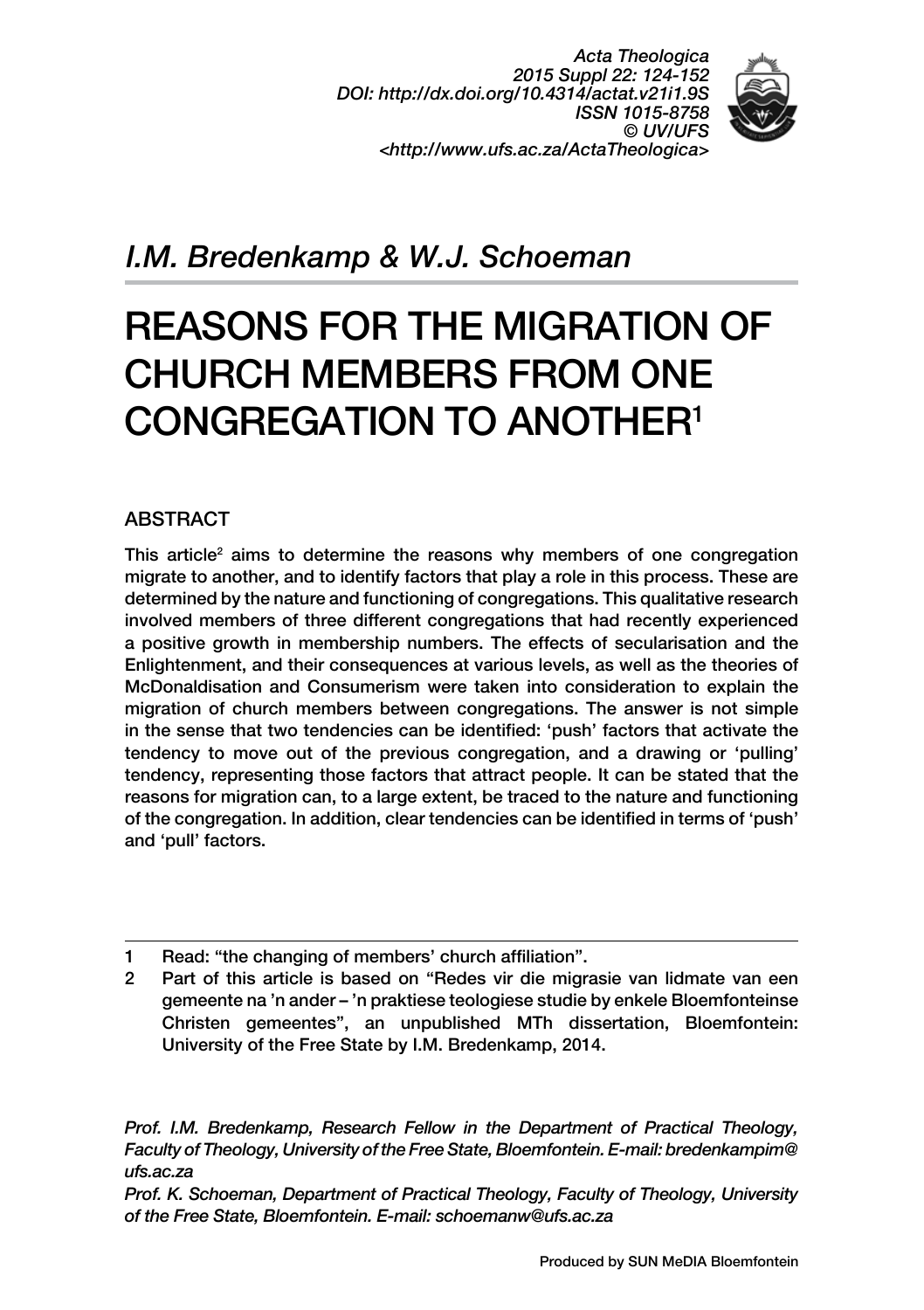### 1. INTRODUCTION

The purpose of this study is twofold, namely to determine the reasons why members of one congregation migrate to another, and to identify the 'push' and 'pull' factors that play a role in this process. These are determined by the nature and functioning of congregations. This qualitative research study involved the members of three different congregations that had recently experienced a positive growth in membership numbers. Questionnaires were distributed to 50 members. In-depth interviews were conducted with three members to ensure that critical details and information had not been omitted. Theoretically, a multiparadigmatic approach was followed, combining insights from Sociology and Practical Theology. The research results were fairly conclusive, in the sense that a number of definite reasons for migration were identified. These could be contextualised in terms of the broader literature and theoretical frameworks. As is evident from this research and from research published in *Church Mirror*, 3 migration between congregations constitutes a wake-up call for many congregations in a dramatically changing and postmodern society.

### 2. WHY MIGRATE?

Recently, media coverage of congregational and church affairs has become a frequent occurrence; matters that are relevant to congregations have featured in media reports on a regular basis (cf. Oosthuizen 2014:7; Hanekom 2014:3; Pretorius 2014:4-5). This phenomenon is not unique to South African congregations. Changes in denominations in, for example, the United States of America (USA) are a historically familiar occurrence (Glock & Bellah 1976:267-294; Glock, Ringer & Babbie 1967:1-9). What is also notable is the fact that new religious movements are arising, not only from the Christian religion, but also from Hinduism and Islam, *inter alia* (Hunt 2013:155; Zubaida 2009:545).

It is common knowledge that churches and congregations have experienced a decline in numbers as a result of, *inter alia*, the demise of members, the declining birth rate, and emigration. The phenomenon of 'church-free' and thus churchless members is also familiar. Less well known are the reasons why members migrate from one congregation to another, or move from one church denomination to another. In the USA, demographic shifts, urbanisation, the growth in the transport and

<sup>3</sup> *Church Mirror* is a research document of the DRC, published in Afrikaans under the name *Kerkspieël*.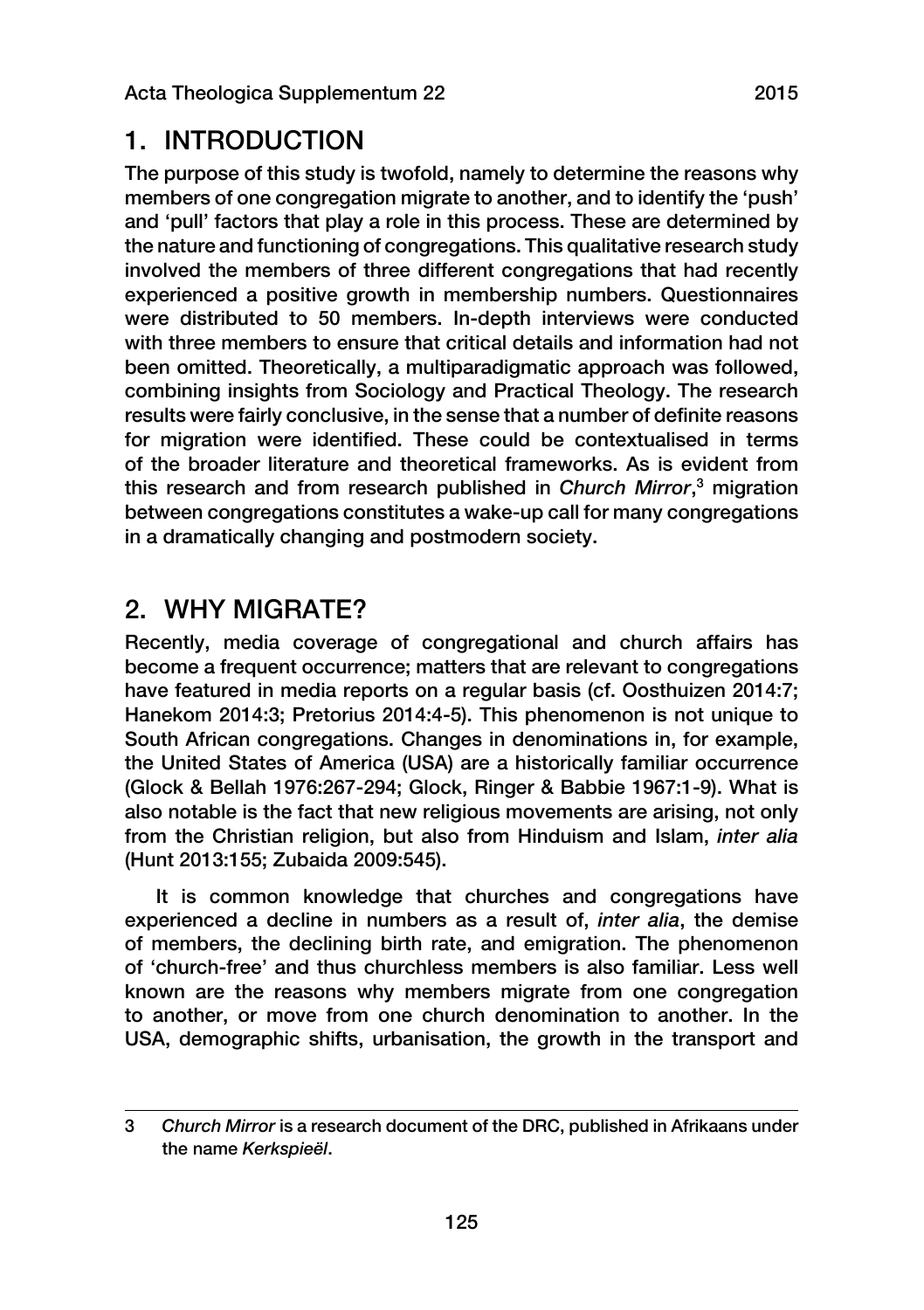communication industries, as well as industrial developments, had a radical impact on churches between 1820 and 1860:

Where established religion did not effectively cope with these social and economic changes new religious beliefs and structures replaced outmoded Protestant theologies and unwielding institutions and created a new established religion that could deal more fully with a reordered society (Glock & Bellah 1976:302).

In a more recent context, De Roest (2008:34) portrays the Dutch church scenario, which, in some respects, displays marked similarities to the situation in South African congregations. In The Netherlands, the bond with the church has drastically diminished among members. Among the youth, in particular, the connection with the church is extremely tenuous; numerous members with a weak church affiliation are considering the option of terminating their membership. The remaining congregants are increasingly older persons. One of the reasons for the weakening ties between members and their churches, according to De Roest (2008:37), is secularisation within the church, with people clinging to church attendance and church rituals, without any real experience of personal faith.

Migliore (2004:249-250) identifies four core problems that influence modern people's relationship with the church:

- The individualism of Western human beings.
- The fact that religious convictions and practices are assuming not only an individualised form, but also a privatised one.
- The church's bureaucratic structure (for example, rules, regulations and formal communication).
- The tension between the church's expressed beliefs and the actual practice of the church.

Numerous authors such as Heitink (2008:153), Burger (1999:13) and Schoeman (2011:484) have highlighted the issue of the involvement (or lack thereof) of church members, and the consequences thereof for the church and congregations. De Roest (2008:39), however, brings a fundamentally important argument to bear by pointing out that the stability and durability of Christian convictions and motivations requires a collective social context – a corporate Christian framework. A satisfactorily functioning faith, according to sociologists, cannot be successful beyond the church. Religious experiences will not take root if a community of fellow believers does not support them.

Viewed in this way, the Christian life of faith – of spiritual growth and development – is carried, to a high degree, by the community of the faithful.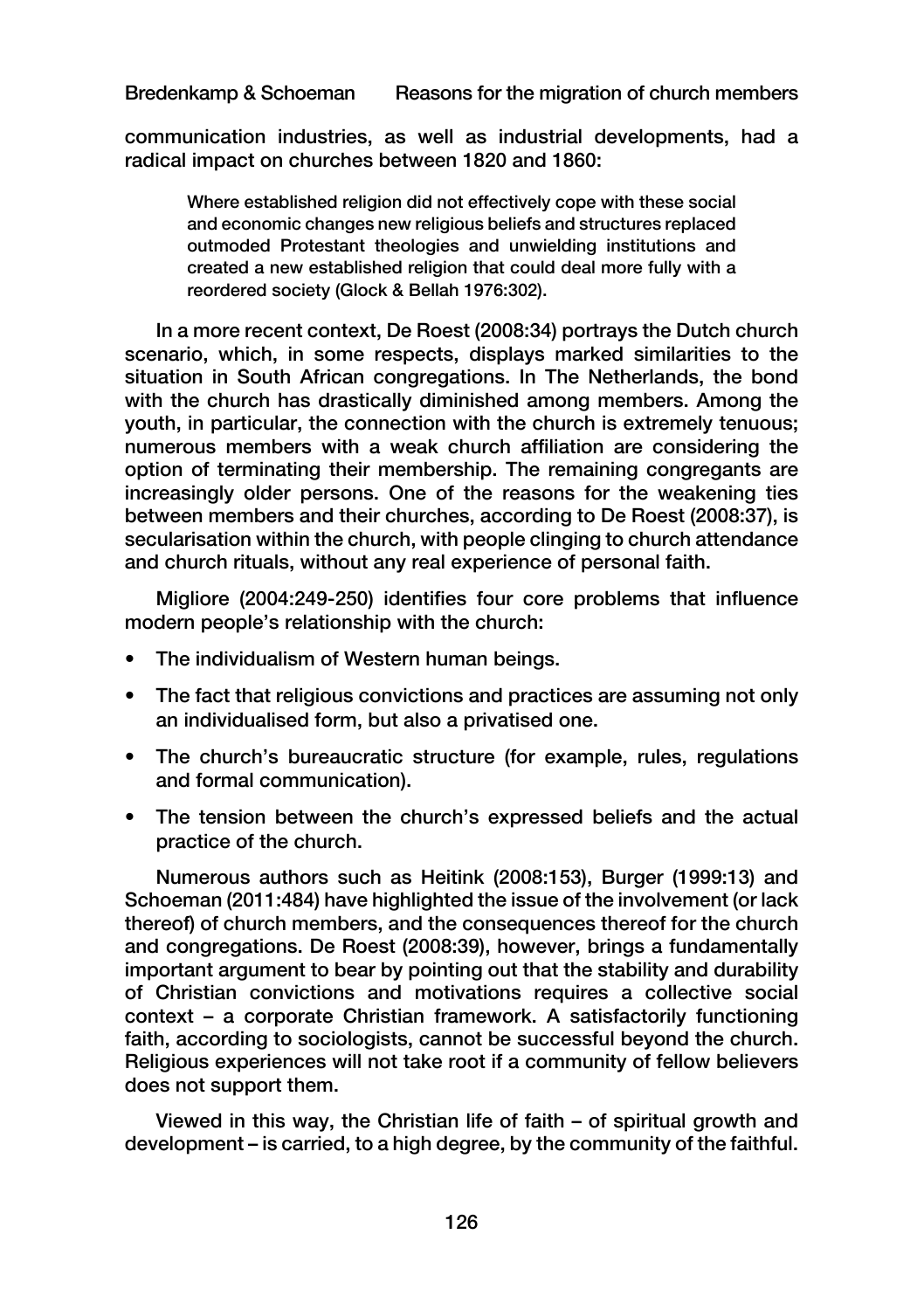It is a well-known fact that many traditional churches have experienced a decline in membership numbers over the past 20 years and more. The question arises as to why some churches, on the other hand, are experiencing more growth, and even a dramatic growth in numbers, and why some congregation members have migrated from one congregation to another.

### 2.1 Migration patterns of members in the Dutch Reformed Church

A frequently asked question pertains to the extent of the tendency of members to migrate from a more traditional or mainstream denomination to a more charismatic one. In an attempt to answer this question, one must distinguish between two types of migration, namely denominational migration (the migration of congregation members from one denomination to another) and congregational migration (the migration of members from one congregation to another).

In the case of the Dutch Reformed Church (DRC), various surveys conducted by *Church Mirror* determined that denominational migration affected approximately 1.5% of the total membership numbers. In terms of the bigger picture of the DRC as a denomination, the gains and losses also approximately balance out (Schoeman 2011:484). The more extensive form of migration occurs between congregations. Church members are migrating, to an increasing degree and with increasing facility, between different congregations. Members decide which congregation they wish to join. This choice is being made increasingly less on the basis of the geographical address of the congregation or the member. It is no longer a matter of course that members will simply join the congregation within whose geographical boundaries they happen to reside. In 2010, over 180 000 church members, or 16% of the total membership numbers, lived beyond the congregational borders (Table 1). This tendency more than doubled within a ten-year period, and the actual figure is probably still higher, since the estimation only reflects the official figures. Up to a third of a congregation's members could reside outside its boundaries.

|                                      | 2000   | 2004    | 2006    | 2010    |
|--------------------------------------|--------|---------|---------|---------|
| Number of church<br>members          | 90 094 | 125 061 | 160 162 | 183 334 |
| % of the total<br>membership numbers |        | 11      | 14      | 16      |

Table 1: Registered members who reside outside the boundaries of the congregation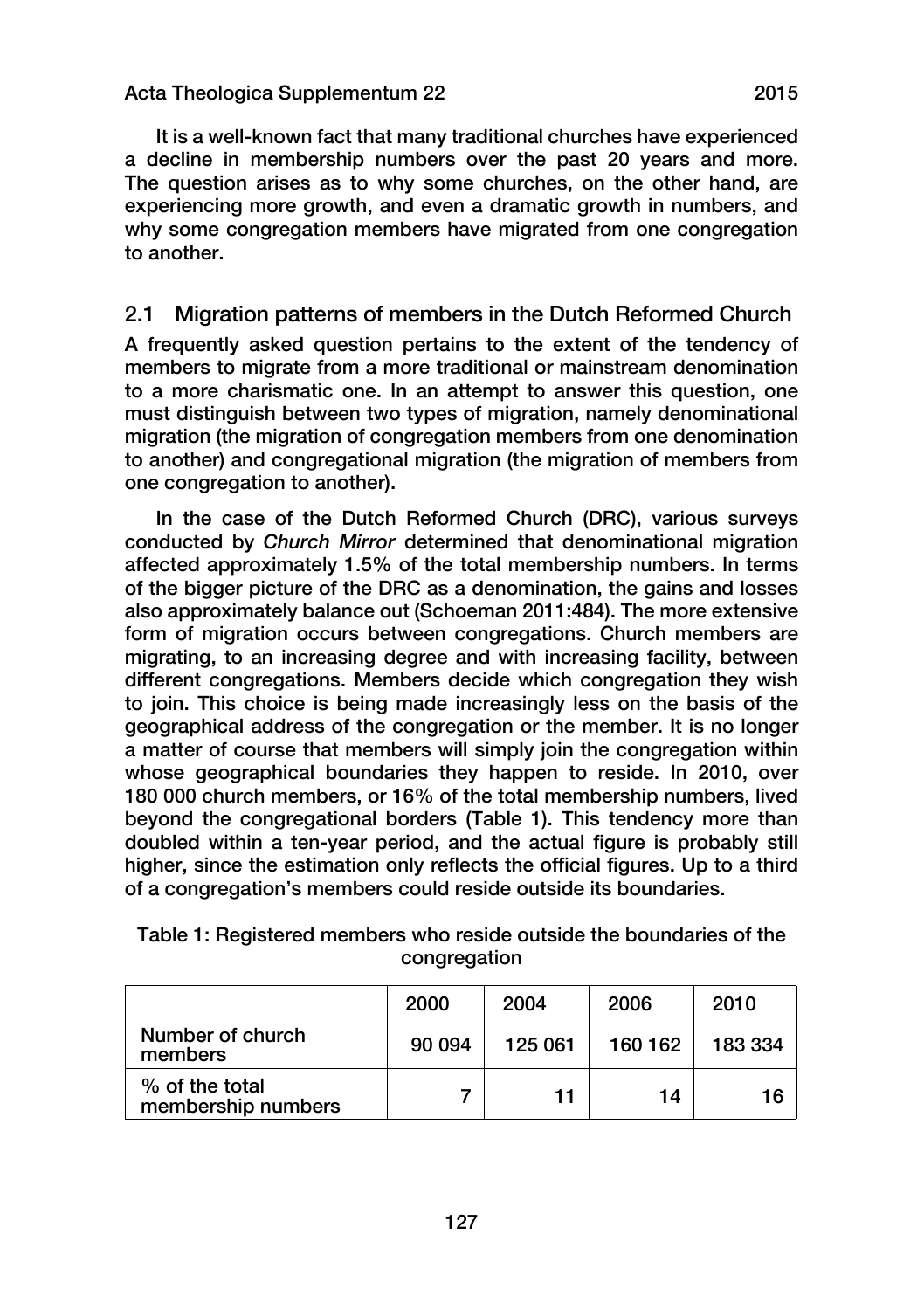### 3. METHODOLOGY OF THE EMPIRICAL INVESTIGATION

Interesting findings were made on the basis of an empirical investigation conducted during the first two months of 2014 among three Bloemfontein congregations<sup>4</sup> that had undergone a fairly extensive to highly extensive growth in numbers. By means of questionnaires and interviews, the responses of 50 congregation members to questions, aimed at determining the reasons why members had migrated between congregations/churches, were analysed. The sample of 50 members from the three congregations consisted of 50% men and 50% women, all of whom were under the age of 59 and adult members of the congregation.<sup>5</sup>

The methodology is qualitative, and the interpretation of the data is inductive and deductive, with a critical-reflective approach to the drawing of conclusions. The procedure that was followed in the drawing of the sample consisted of a combination of theoretical sampling and purposeful sampling (cf. Henning 2011:71), since no register or publication exists that contains a list of the names of persons who have migrated between congregations. Both of these approaches target respondents who fulfil the criteria for the 'desirable participant'. These criteria are directed by the knowledge of the researcher. Non-probable sampling was used (Babbie & Mouton 2005:166). Since this research was primarily exploratory, as well as partly descriptive in nature, this method was adequate for the purposes of this investigation.

In the case of each congregation, the congregation leaders identified a few members, known to them, who had migrated. As such, persons who had migrated to the Doxa Deo in Fichardt Park, the Baptiste Kerk [Baptist Church] in Langenhoven Park, and the Apostoliese Geloofsending (AGS) [Apostolic Faith Mission (AFM)] in Universitas, were selected to complete questionnaires on a basis of confidentiality. This was followed by confidential interviews with individual members from all three congregations (only one interview was conducted per congregation, as a confirmation that core aspects had been addressed in the questionnaires, and with a view to arriving at a more complete picture of the congregational migration process).

Permission was obtained beforehand from the leadership of participating congregations. The questionnaire was made available to them, and the

<sup>4</sup> Doxa Deo, Fichardt Park; A.G.S. Siloam, Universitas, and the Baptiste Kerk [Baptist Church], Langenhoven Park.

<sup>5</sup> The concept of a 'member' varies, to some extent, from congregation to congregation, and amounts, in the majority of cases, to the making of a personal confession, linked to voluntary 'faith formation'.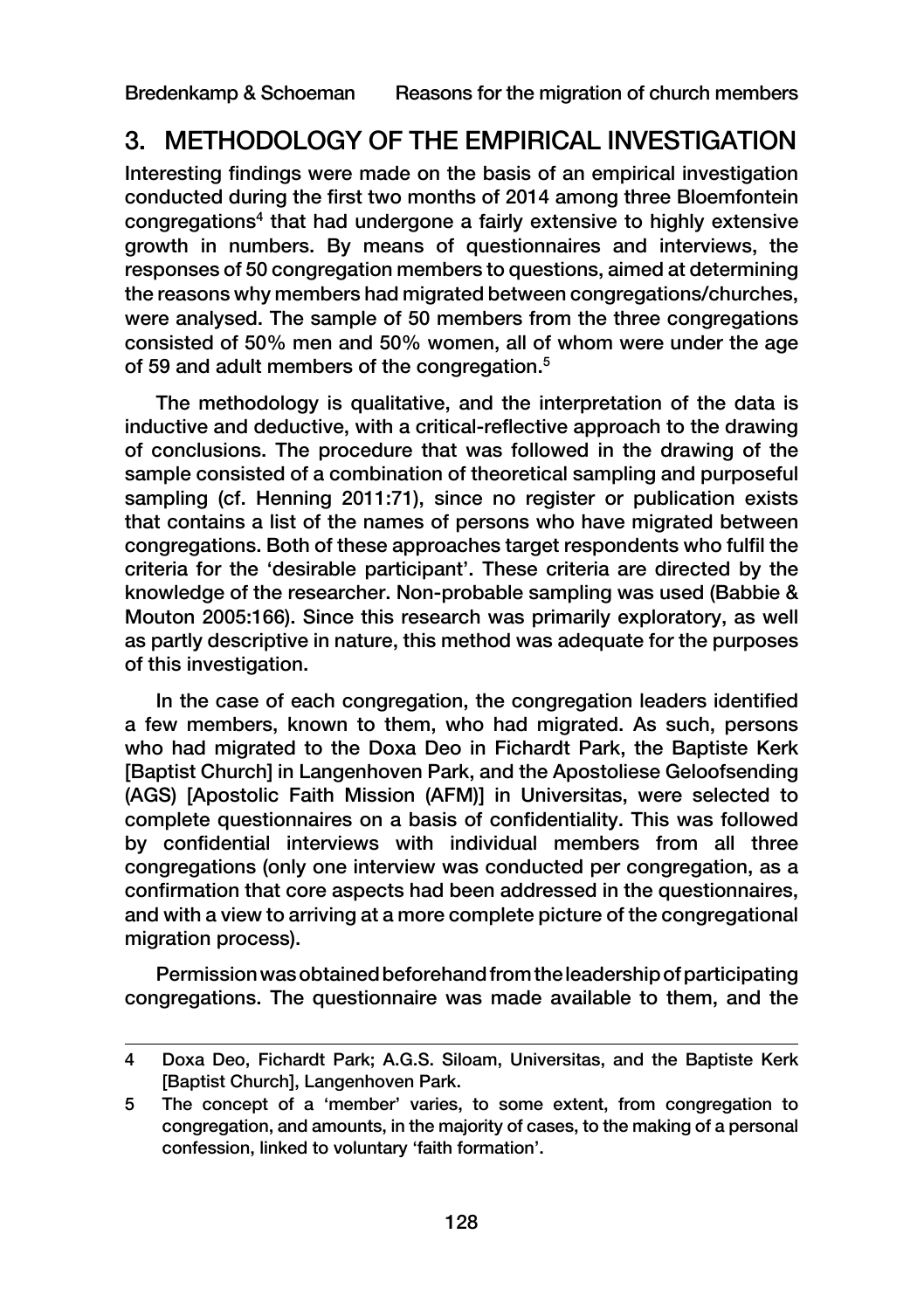research process was explained. At no stage were respondents linked to a specific congregation. Thus, the aim was to identify respondents' reasons for migrating, and not to evaluate the congregations. The completed questionnaires were processed electronically. Thereafter, individual interviews were conducted with volunteers from each congregation – naturally, on the basis of anonymity.

The intention was to have a total of at least 60 questionnaires completed by (adult) congregation members who had come from another congregation and were willing to participate. Respondents were not to be related to one another. After this, a few interviews were conducted in order to obtain more details, as well as clarification of the reasons for migration. Naturally, the questions asked during the interviews were related to the questions in the questionnaire, with the focus on obtaining further clarification of the reasons for migration, as well as elaborations and explanations in respect thereof. The interview schedule entailed the following questions:

- Why is the church (congregation) important to you?
- What meaning/value does the church hold for your marriage, family and community?
- What were your most important reasons for leaving your previous congregation?
- What were your most important reasons for joining your current congregation?
- What is/are the norm(s)/criterion (criteria) for right and wrong in your congregation (dogma, doctrine, the pastor/minister, leaders, the Bible)?
- How do you give effect to your gifts and talents in the congregation?
- How do you deal with expansion/growth in your congregation?
- Does your congregation enable you to withstand the spirit of the times (secularisation, materialism, individualism, autonomy, self-sufficiency, postmodernism)?
- Does your congregation practise what it preaches?
- Is there anything you would like to add?

The research problem pertained to the reasons for the migration of members from one congregation to another (and not to migration within the same church affiliation). In addition, the aim was to distinguish the 'push' and 'pull' factors that played a role in the migration process. The point of departure of the investigation was the assumption that factors inherent to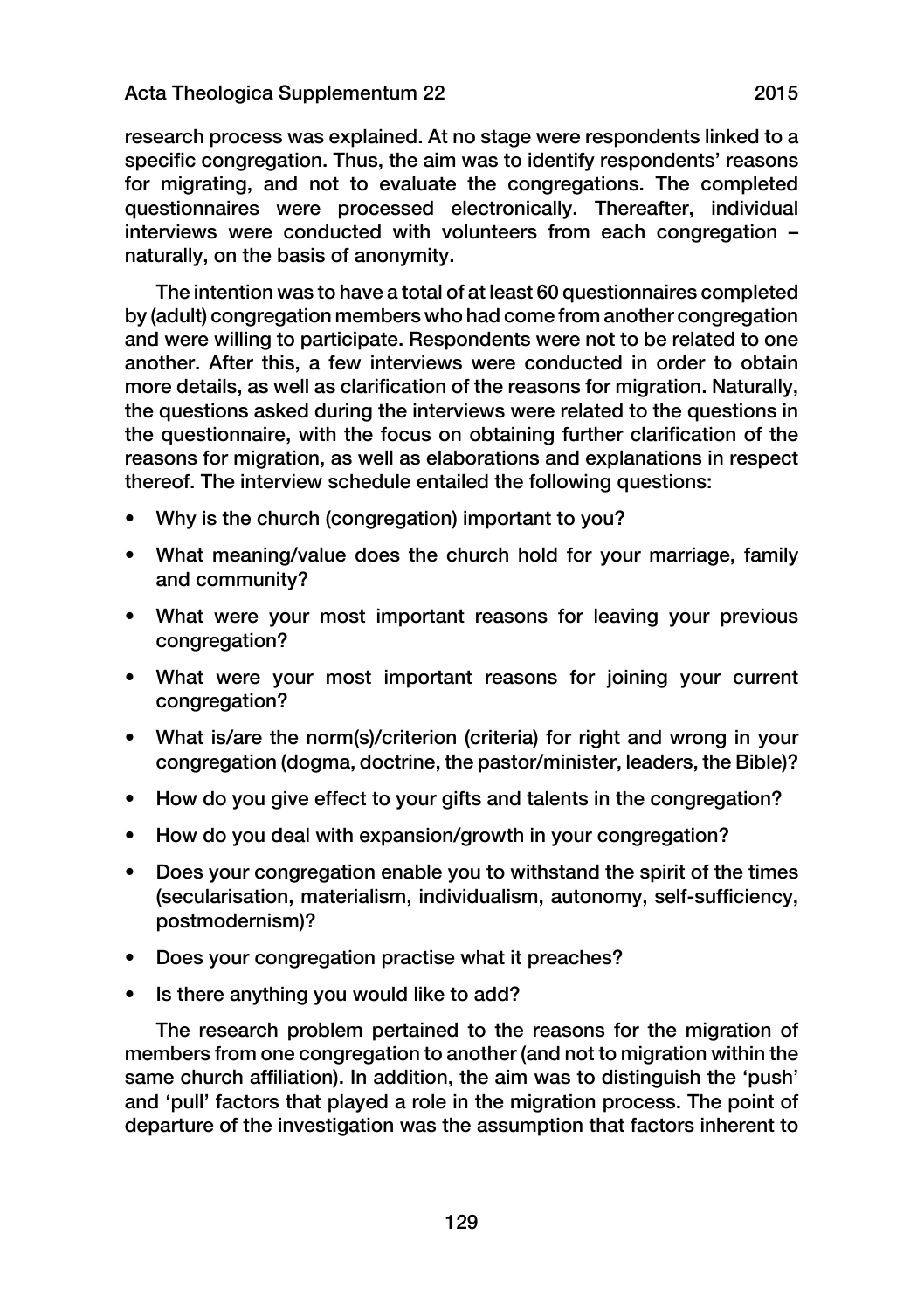the nature and functioning of congregations themselves would furnish the reasons for the migration of congregation members.

### 4. A THEORETICAL REFLECTION ON CONGREGATIONAL MIGRATION

As indicated earlier, the church and congregations have faced numerous challenges recently. In Heitink's (2007:19-21) view, the stagnation within the church is one of the greatest crises in the history of the church; yet this does not comprise a cause for discouragement, but rather for re-orientation. Heitink (2007:22-23) goes on to identify eight factors that are fundamental to stagnation in the church. Since stagnation may be a reason for migration, and since these factors may comprise 'push' factors causing people to leave congregations, the factors identified by Heithink were regarded as important for this research.

- First, culture: Heitink points out that, in our time, people's lives and culture, and their everyday activities, take place outside of the church. People see themselves as self-sufficient, and no longer 'need' the church.
- The second factor is that of religious education. Every new generation has become less religious and less involved in the church.
- Heitink calls the third factor "identity". Something is amiss in the Christian tradition, in the sense that it apparently no longer inspires people.
- The fourth factor is related to the meaning attributed to membership of the church. The church is traditionally a compulsory or mandatory ("verplichtende") community that is carried by its members, while in modern times, membership is characterised, to a large degree, by a tendency to remain free of ties within the church ("vrijblijvendheid").
- Heitink refers to the fifth factor as a lack of recruiting capacity ("werfkracht"). Hardly any growth occurs from the outside, and the church does not do a great deal to win people for Christ.
- The sixth factor is that of ritual. The church is a ritualistic community, as is clear from all its feasts and celebrations. According to Heitink (2007:23), it is in this regard that the erosion is at its most acute. Fewer people attend the relevant church services; those who stay away feel that they have not missed a great deal. Heitink (2007:23) pointedly observes that, if the demand decreases, one should carefully examine what is being supplied.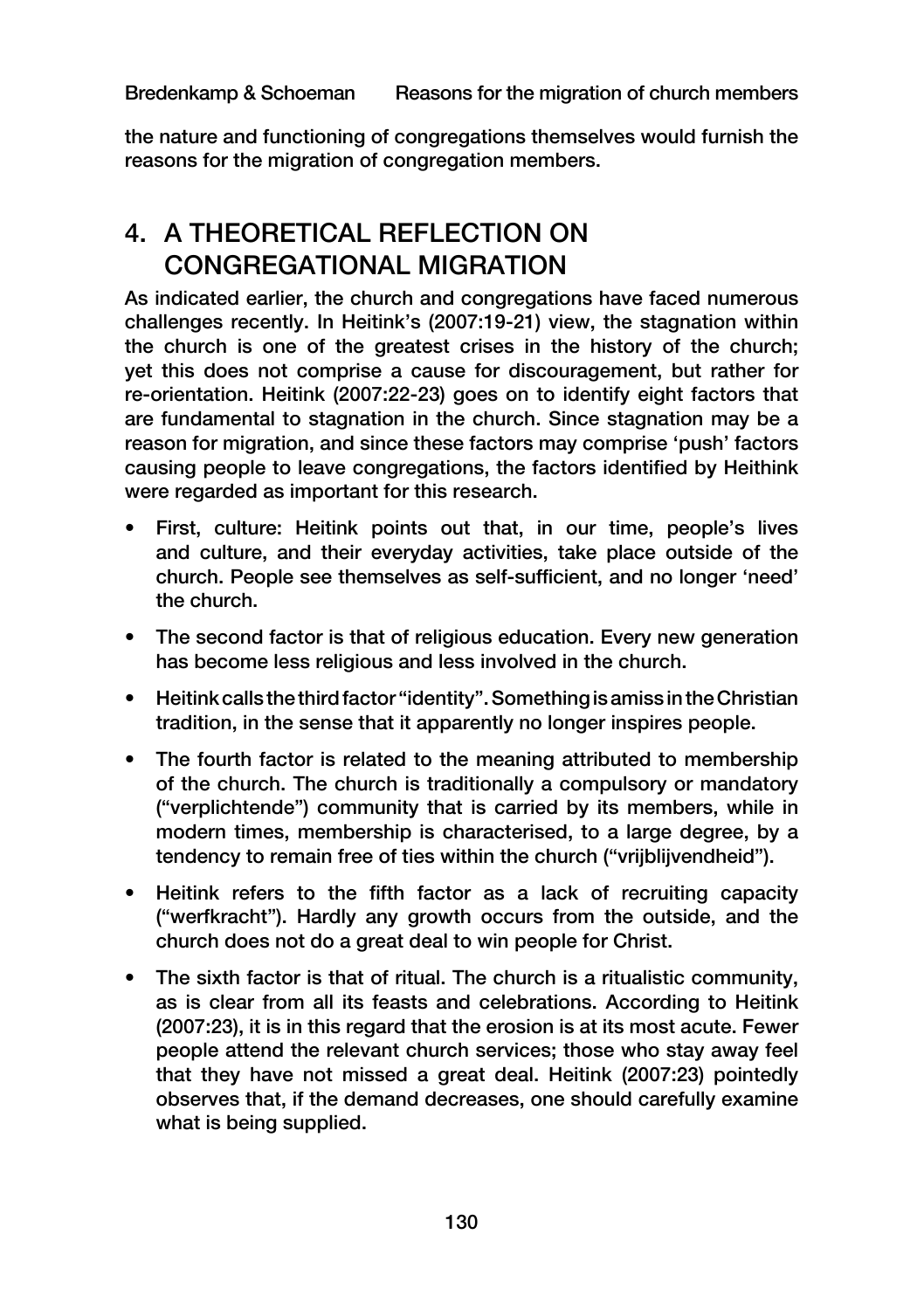#### Acta Theologica Supplementum 22 2015

- He identifies the seventh factor as a lack of leadership at all levels in the church. Nearly all organisations are concerned with organisational development; but the church is lacking in inspired leadership.
- The eighth factor is that of spirituality; in other words, the personal faith of members. Nowadays, there has been a shortage of spiritual experience and inspiration. Too many of the faithful are experiencing a "need for fresh air".

However, Heitink (2007:23) makes it clear that the foregoing observations are based on quantitative aspects that should not be confused with qualitative factors.

Although this scenario is mainly based on the situation in The Netherlands, it is probably also applicable, to a large extent, to numerous congregations – and the church as a whole – in South Africa. According to Heitink (2007:25), the church is that which is "of God". It is also defined by the metaphors that are used to refer to the church, and which all underscore a single principle. The church follows a basic theological pattern that can scarcely be reconciled with the concept of stagnation. The metaphors in question are: "God's people on their way (on a pilgrimage); the Body of Christ; the Temple of the Holy Spirit; the Bride of Christ" (Heitink 2007:26-28). In Heitink's view, the characteristics of the church are "Holiness, Unity, Catholicity and Apostolicity" (Heitink 2007:28-31). He quotes Berkkof, who imputes a threefold character to the church, namely the church as an institution; the church as a community, and the church as a series of "bridging events", referring to the ongoing movement between God and the world (Heitink 2007:37).

Regarding the church as an institution, Heitink discerns four objectives. He calls the first "inculturation"; *i.e.*, integration into a foreign culture as an operationalisation of the cultural factor. The church is a cultural factor of significance. Over the centuries, the church has affiliated itself with diverse cultures and, in the process, safeguarded its own existence (Heitink 2007:38). The second objective, "integration", comprises the operationalisation of the identity factor. There are a large variety of faith communities within the church – a factor that creates room for tension and even conflict. Heitink (2007:38) raises the question: How can the church regain its identity in the midst of so much diversity? The third objective, "evangelisation", entails the operationalisation of the factor of recruiting capacity. Wherever the church finds an affinity with people and groups in its vicinity, it exercises an influence towards the outside by means of its utterances and actions, and thereby experiences growth, in both a qualitative and a quantitative respect (cf. Heitink 2007:38). The fourth objective, "organisation", entails the operationalisation of the leadership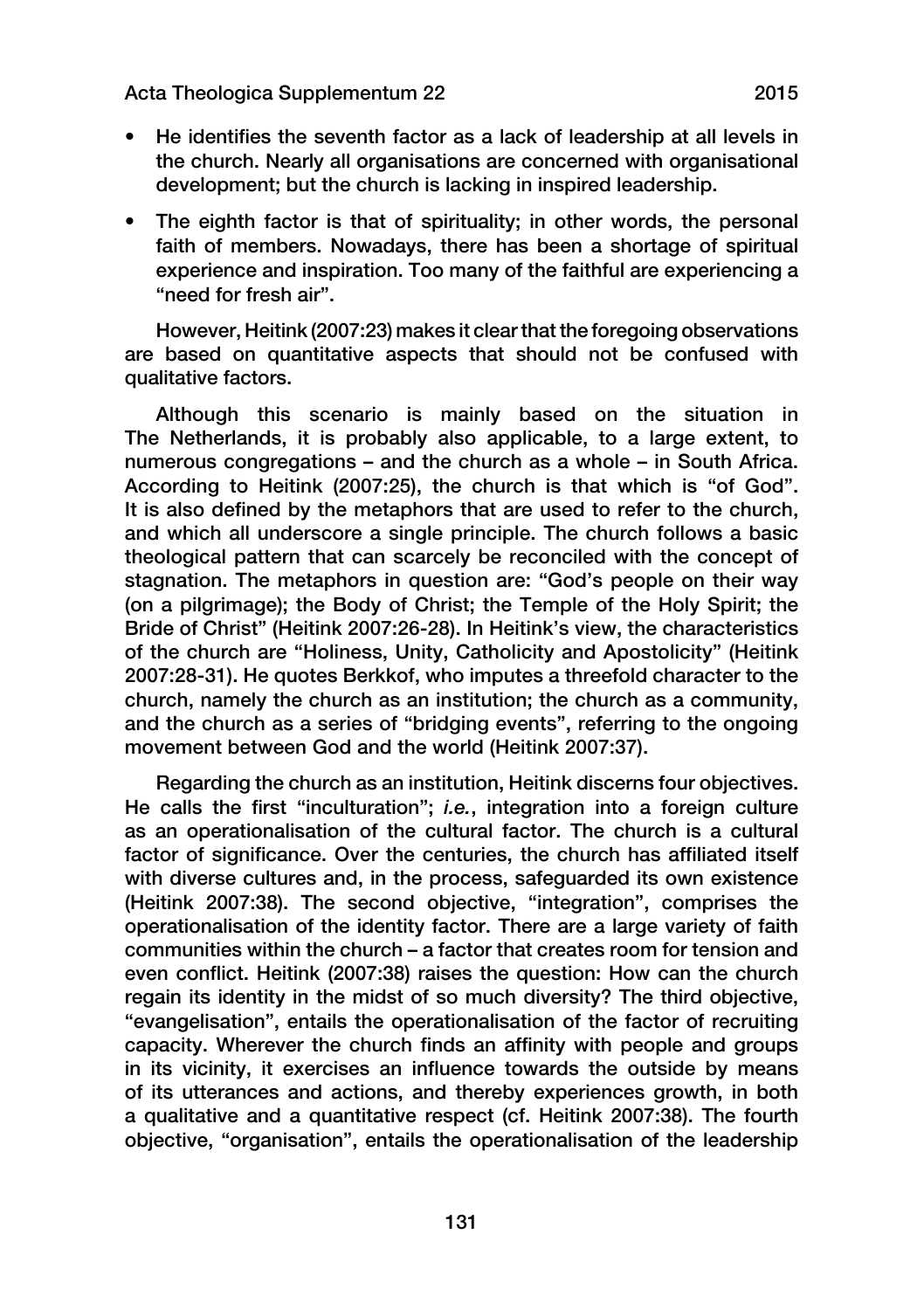factor. For Heitink, the question is that of whether the manner in which the church is organised is not, in fact, co-responsible for the increasing stagnation. Organisational development should, therefore, also comprise one of the objectives of an institution (Heitink 2007:39).

With respect of the church as a community, Heitink distinguishes four functions in the formation of a faith community. The first is that of "initiation". This entails the operationalisation of the factor of religious education and guidance; the incorporation into the life of the congregation. The second function, "participation", is concerned with the operationalisation of the factor of membership; the personal participation in the life of the church. It brings specific obligations along with it; this is how involvement in the church comes into being (Heitink 2007:39). The third function, "congregation", refers to the congregational assembly as the basis of church actions. What is at issue, in this instance, is the operationalisation of the factor of ritual. The church's gatherings, Sunday services and the ritual celebration of specific occasions make the church visible. These gatherings are held for the praise and glory of God, and the salvation and welfare of human beings (Heitink 2007:40). The fourth function, "contemplation", entails the operationalisation of the factor of spirituality, and pertains to the church as the community of believers, the nourishment of individual faith within the congregation. According to Heitink (2007:40), faith is a gift of God, and not an act of man. In addition, however, faith requires experience, understanding, and worship. He adds that therein lies the deepest mystery of the church.

A retrospective glance at the role of culture in congregational life is necessary at this point. Following Heitink (2007:44), culture can be defined and summed up as the lifestyle of a community. During the 1960s and 1970s, a cultural schism took place in The Netherlands, as a result of which society underwent a dramatic change. According to Heitink, the church was strongly associated with perceptions, values and norms from a bygone age, and was unable to find resonance or fit in with a rapidly changing culture. In other words, the essential learning process involved in intrinsically associating itself with a new culture on the basis of the Christian tradition, thereby establishing a sense of unity and solidarity, was stagnating (Heitink 2007:44).<sup>6</sup>

Other interpretations were increasingly rejected, because they did not correspond with the values and norms of the church. Heitink (2007:44) called the mentioned process "inculturation". In his view, the church and faith assume a different form in a different cultural situation or scenario.

<sup>6</sup> This cultural schism should probably be regarded as having a broader application than the Dutch context alone (cf. Glock & Bellah 1976:299-310).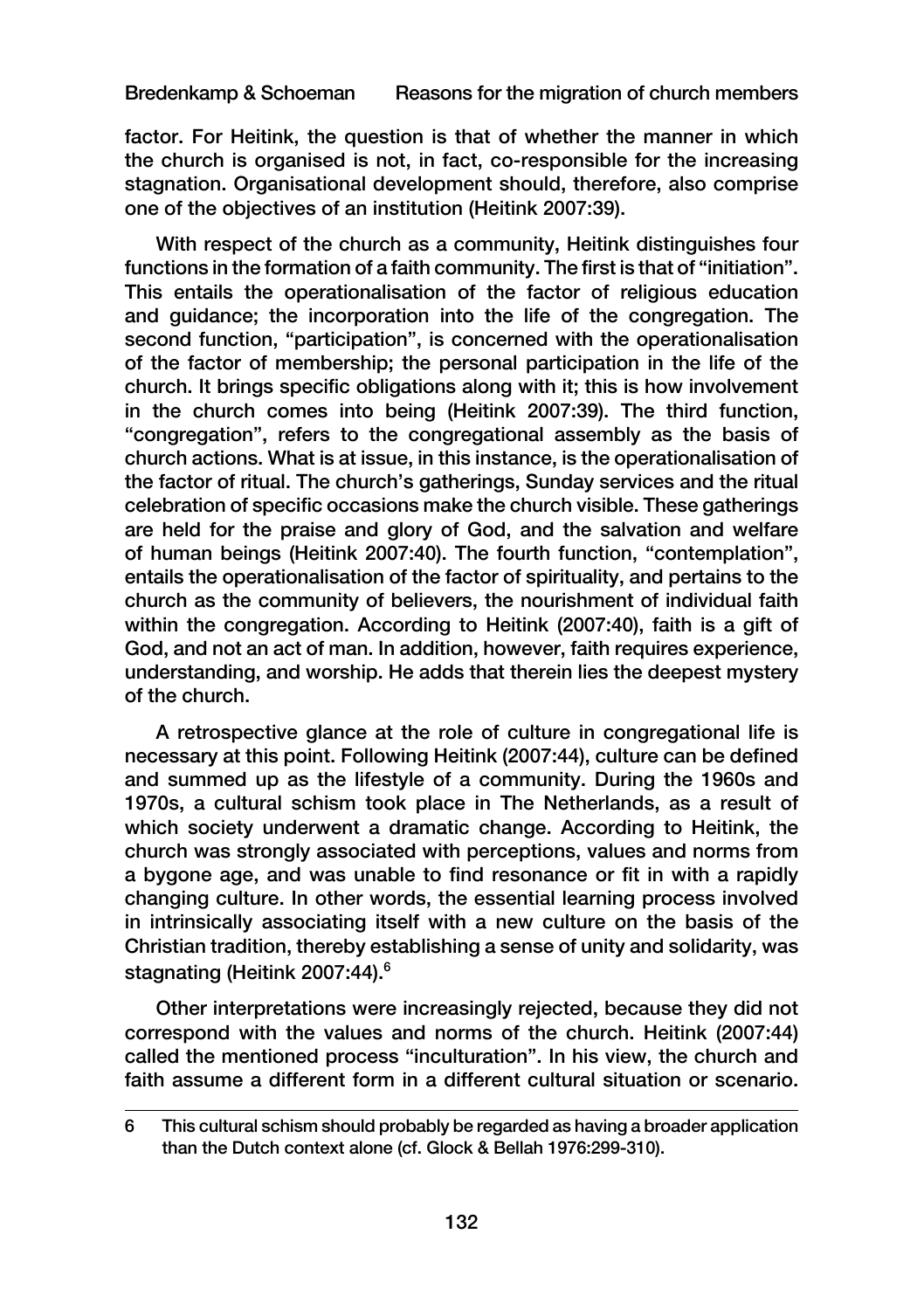In this way, tension arises between the continuity of the tradition and an ever-growing discontinuity in respect of the cultural reality. Through the centuries, Christianity has succeeded in associating itself with changed cultures, but ever since the 1960s, the church has no longer been able to do so. The consequences included an exodus of people from the church and a loss of tradition. The stagnation that set in can mostly be linked to the secularisation process. Heitink (2007:45) raises the question as to why, at this specific time juncture, the church was unable to succeed in building a bridge towards a new epoch. The reason, he asserts, is that – ever since New Testament times – the church has had a tradition of Christianisation of many centuries' standing. A few examples in this regard include the Hellenistic, Graeco-Roman, Celtic and Germanic cultures during the Middle Ages, as well as the Reformation (Heitink 2007:45-49).

This schism entailed, *inter alia*, the questioning of the culture of authority. The authority of parents, teachers, politicians as well as of spiritual and church leaders was called into question. The traditional morals in the pedagogical and sexual domains were questioned. Democracy, in other words, joint decision-making, co-partnership and a shared right of speech, took over. In the church, too, traditional theology was questioned. The authority of the Scriptures, the offices, and the precepts of the church were also called into question. Liberation theology and feminist theology were on the rise. Numerous aspects of church doctrine were questioned; the creation, the fall and the hereafter, for example, became subjects of debate. The secularisation process spilled over into the entire cultural landscape, including the church. In this process, the Christianisation process, *inter alia*, was adversely affected (Heitink 2007:50-51).

The effects of secularisation and the Enlightenment (*Aufklärung*) had consequences, at the individual level, for faith and the church, and at the public level with regard to norms, values and actions (Heitink 2007:55-59). At the individual level, the person began to assume responsibility for his/her own life, his/her own future and own choices. Fundamental to this factor, according to Heitink, was a consciousness of freedom, independence, adulthood and responsibility. The word 'autonomy' literally means that the human being is his/her own lawgiver (Heitink 2007:59). The impact at the sociocultural level, which includes faith and the church, was similarly dramatic. The process of secularisation since the 1960s in The Netherlands comprises evidence of this. By 1900, 3% of the population were no longer attending church; a century later, that figure had risen to 40% (Heitink 2007:63), to mention but one example. The impact on the public domain can be summarised in a single sentence: "Society is becoming more brutal and aggressive" (Heitink 2007:70). Naturally, the impact on the abovementioned domains entails much more than the aspects that have been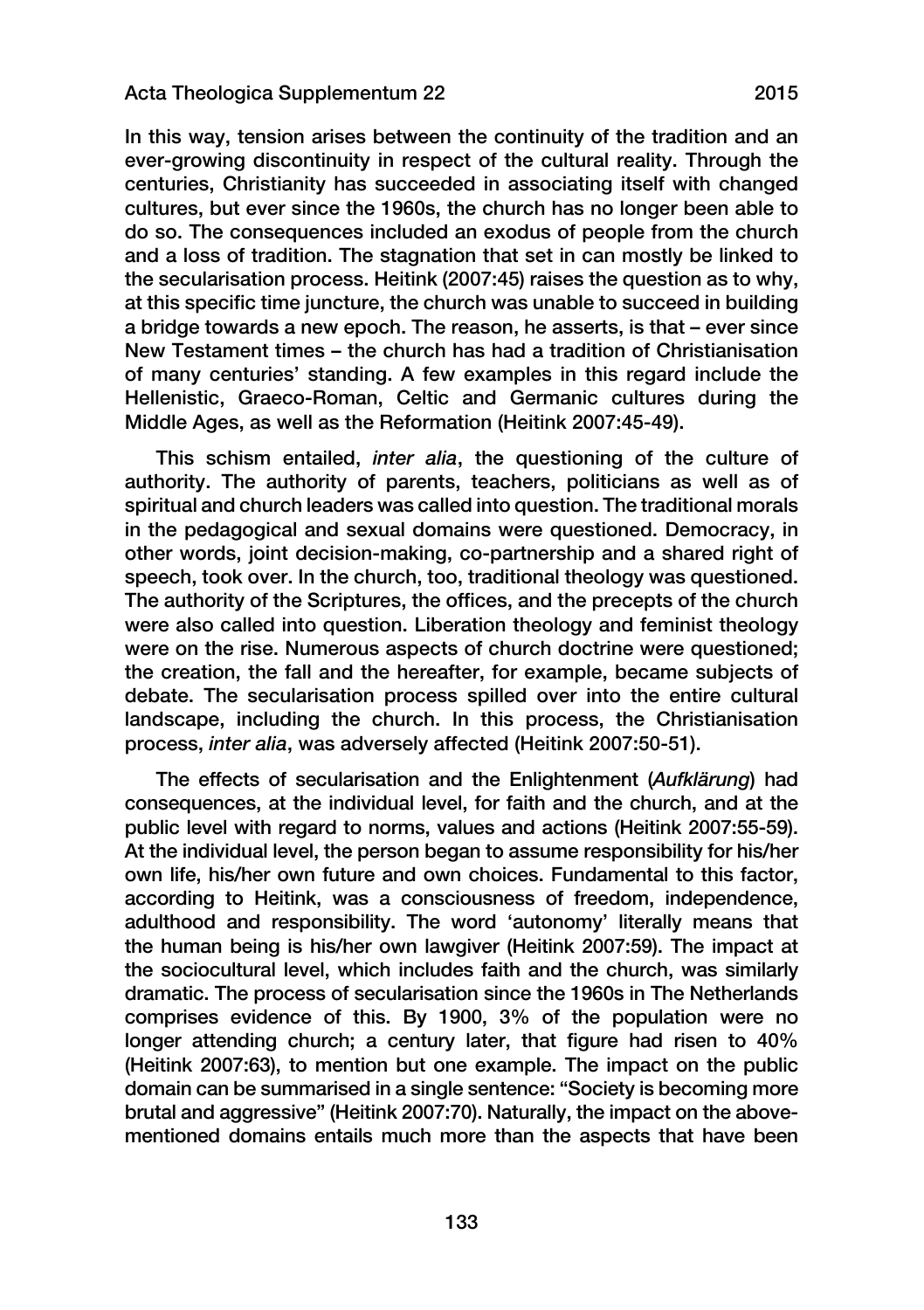pointed out in this instance. The intention behind this concise exposition is to focus attention on "inculturation", and on the challenge that lies therein for the church. Viewed as a whole, this challenge is also applicable to every congregation in South Africa. It is well known that individualism, secularisation, materialism and postmodernist tendencies are also dynamically at work in this country (cf. Burger 1999:9). The question once again arises: Do these factors influence migration between congregations? If so, how?

On the basis of the above eight factors that are fundamental to the stagnation of the church (Heitink 2007:22-23), as well as of Migliore's (2004:250) view regarding the problems that contemporary people have with the church – particularly the bureaucratic nature of the church as an institution, and the tension between the expressed belief of the church and its actual practice – the rationale was formulated for the assumption that the reasons for the migration of members lie in the nature and functioning of congregations themselves and that reasons for the 'push' and 'pull' factors can be discerned – in other words, reasons that operate in a causative manner (as triggers or catalysts) to induce people to leave a congregation, and reasons that operate as lures (magnets), attracting people towards a congregation.

The multidimensionalism, dynamics, interwovenness and complexity of this framework can hardly be over-emphasised. This factor is crucial to this investigation, since hardly an aspect, an event, or a phenomenon in the church as an institution (whether in a theoretical or a practical sense) can be identified that cannot be accommodated within this framework, including creation, the fall, conversion, liturgy, dogma, and confession. In this way, a broad frame of reference is created, against which the views of migrating members can be projected, and which can facilitate a criticalreflective interpretation.

From the foregoing theoretical discussion, it is clear that not only practical theology, but also several other disciplines shed light on congregations, congregational activities and religion in the broadest sense. Hill (1973:1-70) quotes the contributions of Weber, Troeltsch, Nebuhr, Becker, Pope and numerous others in this regard. The sociological perspectives of Ritzer (2007:263-266), as embodied in "McDonaldisation", and Baudrillard's (1998:*passim*) contribution on the Consumer Culture ("Consumerism") were among the theoretical building blocks of this investigation, since both have already been applied in the religious domain – in the case of McDonaldisation, by Erre (2009:21-42), and in that of Consumer Culture, by Conradie (2009:page no?). A concise elucidation of both perspectives will be provided below.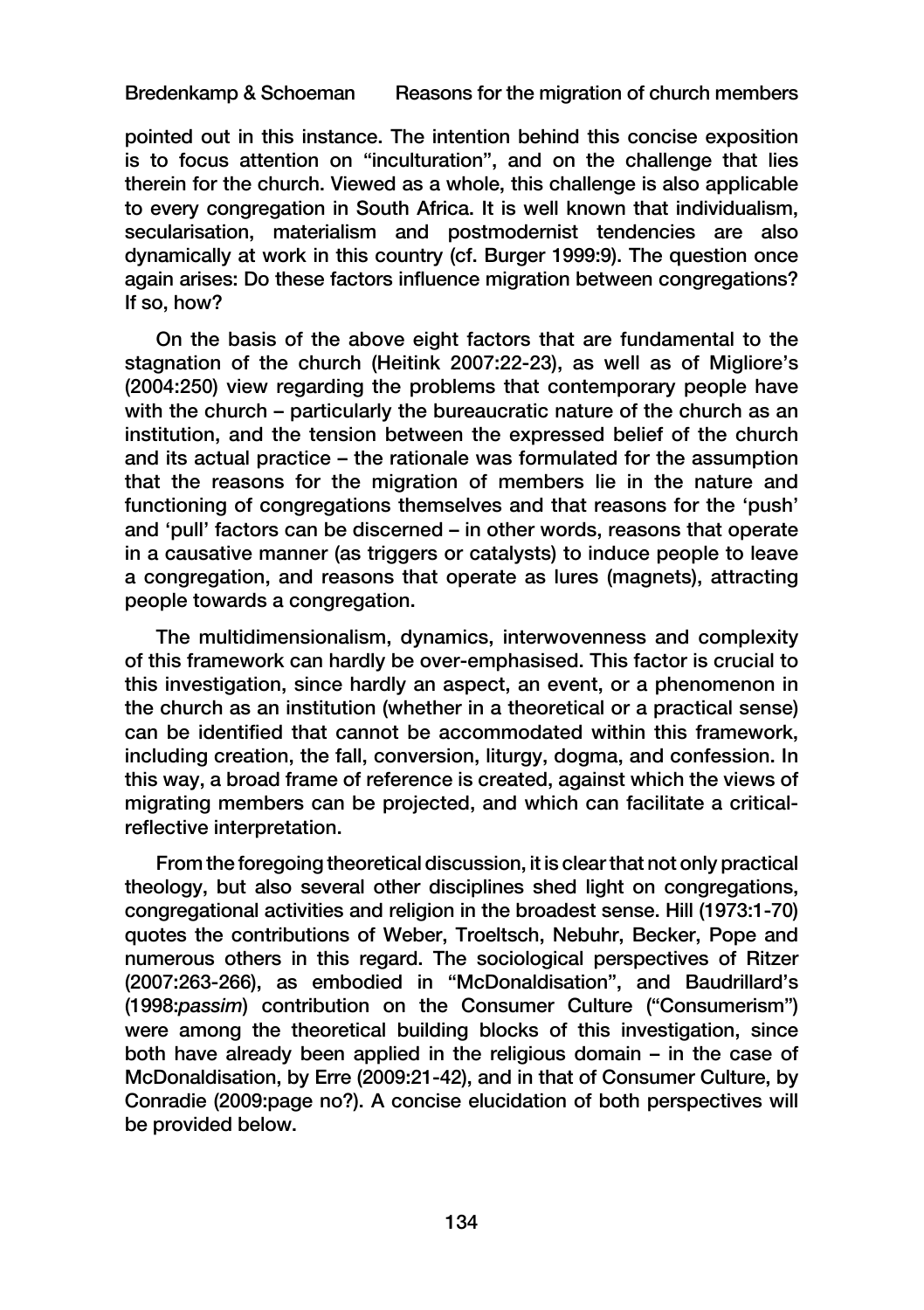#### Acta Theologica Supplementum 22 2015

The McDonaldisation process has the following five fundamental dimensions: "Efficiency. Calculability. Predictability. Control. Theirrationality of rationality" (Ritzer 2007:266-268).

The relevance of this perspective for the study lies in the fact that research has already highlighted the influence of McDonaldisation on the church. Drane (as quoted by Erre 2009:34) traces the characteristic efficiency (of McDonaldisation) in the western views regarding the church, in aspects such as, *inter alia*, the pre-packed spirituality that is currently commonplace. The following quotation articulates Drane's application of this principle to the church:

We have how-to manuals on every conceivable topic, all to be done in 30 minutes a day or less (in this way, much spiritual growth stuff sounds a lot like the infomercials we see for exercise products on T.V.). We have one minute Bibles and curricula that we can work through in only fifteen minutes a day. Worship services are carefully planned out, and we dread going one or two minutes over lest the service immediately after start late. We allow others to do the thinking for us and serve it up to us in nice tidy efficient bundles. The obvious problem with this is that the spiritual life doesn't work this way – it is often anything but efficient (Drane, as quoted in Erre 2009:34).

The prepackaged worship services and spiritual disciplines are not true to Scripture, and neither are they true to life. In Erre's (2009:34) view, this reflects the difference between instant meals (fast food) and homeprepared meals – one of these may be more efficient, but is not the best option for the member.

The principle of calculability lies in the contemporary human being's obsession with keeping score of things, and the quantification thereof. The underlying motive is the conviction that the more we have of something, the better. "Our American fascination with numbers, ranking, and size borders on idolatry and a sellout to the needs of our own ego" (Erre 2009:35). Moreover, Drane (as quoted in Erre 2009:35) points out that church growth, in most instances, means taking members over from other churches. The percentage of Christians, relative to the population of the USA, is in the process of decreasing.

To value calculability, Drane argues, is to focus on filling the building rather than filling the people. We should not be focused on asking how many people attend. Instead, the question should be: What kind of people are we becoming? (Erre 2009:35).

The third principle, predictability, requires discipline, order, procedures, systematisation, formulation, routine, consistency and methodical action; in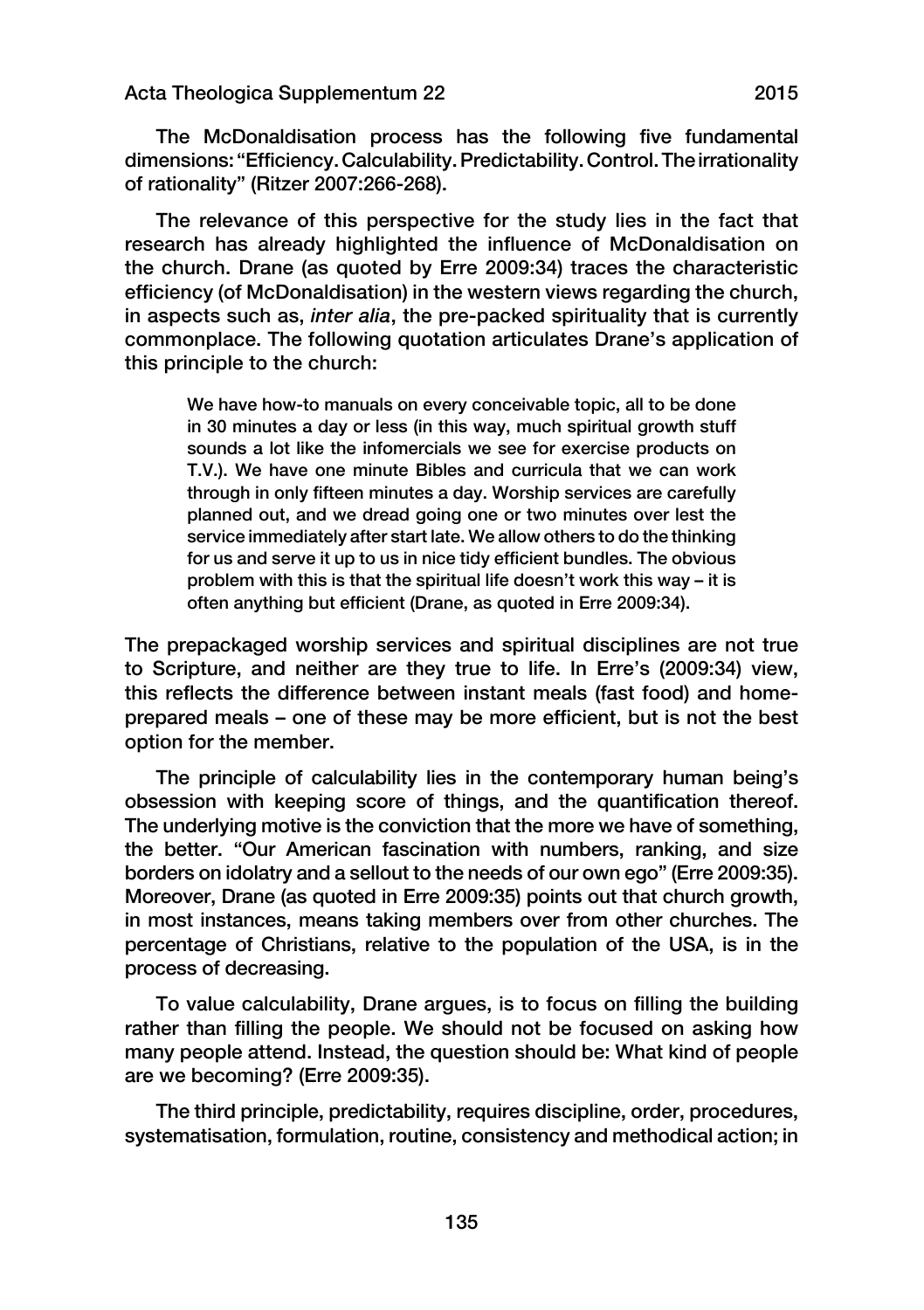this way, we know what to expect and how to avoid surprises (Erre 2009:35). Erre (2009:36) points out how clearly this phenomenon is manifesting itself in American church culture, by making things uniform and reproducible. The processes of faith and discipleship are homogenised, in terms of a series of steps that are supposed to work for everybody:

We ran to the next new fix, program, idea, sermon, series or whatever. Because of our impatience with prayer and incarnation, we settle for what is merely predictable, meaning that we can structure and plan and manage outcomes. Again, there is a place for this, but it is often a substitute for reliance on the Holy Spirit and willingness to wait in dependence on Him (Erre 2009:36).

Erre (2009:36) goes even further by pointing out the unpredictability of Jesus and the Holy Spirit. As far as control is concerned, this argument is interwoven with all the other principles. It would appear that churches want to make disciples of churches, rather than disciples of Jesus:

Very often our version of following Jesus gets held up as the only way to do it, and those who do differently are rarely welcomed. Power and control undergird a lot of the ways we as pastors lead our churches.

Just as the frame of reference of the tasks of Practical Theology, and thus of the church, highlights the relevance of the foregoing for the church, so the principles of McDonaldisation also highlight the relevance thereof for the church and, ultimately, also for this study, as succinctly pointed out earlier on the basis of Drane's and Erre's work.

A further theoretical building block from a sociological point of view is the Consumerist perspective of Baudrillard (cf. Ritzer 2007:*passim*; Baudrillard 1998:31, 49-69; Conradie 2009:21-33). Without further elaborating on this particular theoretical foundation, we would like to briefly refer to the relevance thereof. Conradie (2009:170-190) points out that the Consumerist culture impacts on religion in various ways. A few examples include:

- The commercialisation of religion.
- An increase in the number of variations of forms of public worship, liturgical styles, church music and rivalry among ministers and preachers.
- The often negative impact of the communication media.
- The often negative influence of the consumerist culture on the concept of the church, and on that of faith.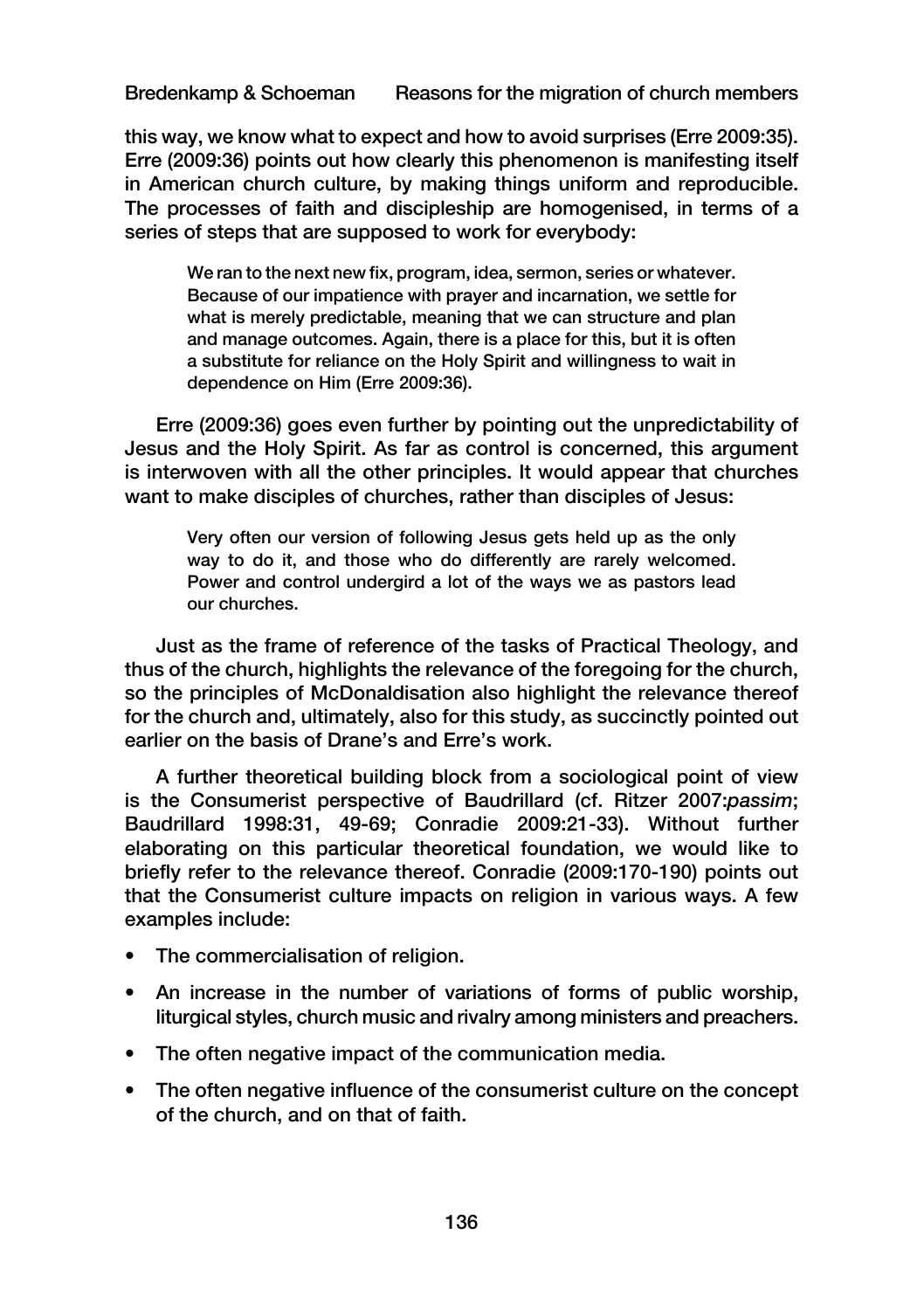- A corporate style of church management.
- The impact of the consumer-friendly church ethos.

Both theories should be considered within the broad perspective of Globalism.

### 5. AN ANALYSIS OF THE EMPIRICAL FINDINGS

Against the background of the foregoing theoretical discussion, the respondents' responses can now be considered with regard to their *previous* and *current* congregations. The results are summarized below.

### 5.1 Biographical particulars of respondents

Eighty-six per cent (86%) Of the respondents, 86% are under the age of 53, with 50% male and 50 female. The overwhelming majority (77%) are employed on a full-time basis, or are self-employed. Of the respondents, 72% are married, and 24% are single.

### 5.2 The experience of respondents at previous congregations

### 5.2.1 The reasons for leaving the congregation

The most crucial reasons cited by respondents for changing their congregations include "problems with the sermons, minister, worship service and congregation" (cited in 35 of the 50 questionnaires); "a need for personal growth" (cited in 30 of the 50 questionnaires), and "a need to feel more at home" (cited in 25 of the 50 questionnaires). Of the 50 respondents, 37 had changed congregations only once during the previous ten years. A wide variety of other reasons were cited in much fewer cases. Of the respondents, 27 had previously been affiliated to the DRC; the remainder comprised much smaller numbers who had belonged to other churches. The investigation also highlighted the fact that those who had changed congregations had not been closely involved in their former congregations.

### 5.2.2 'Push' factors that induced respondents to leave their former congregations

Definite 'push' factors that influenced respondents to leave their former congregations, included "rigid, formal congregation meetings" (58%); "traditionalism" (54%); "unsatisfactory sermons" (46%), and "a lack of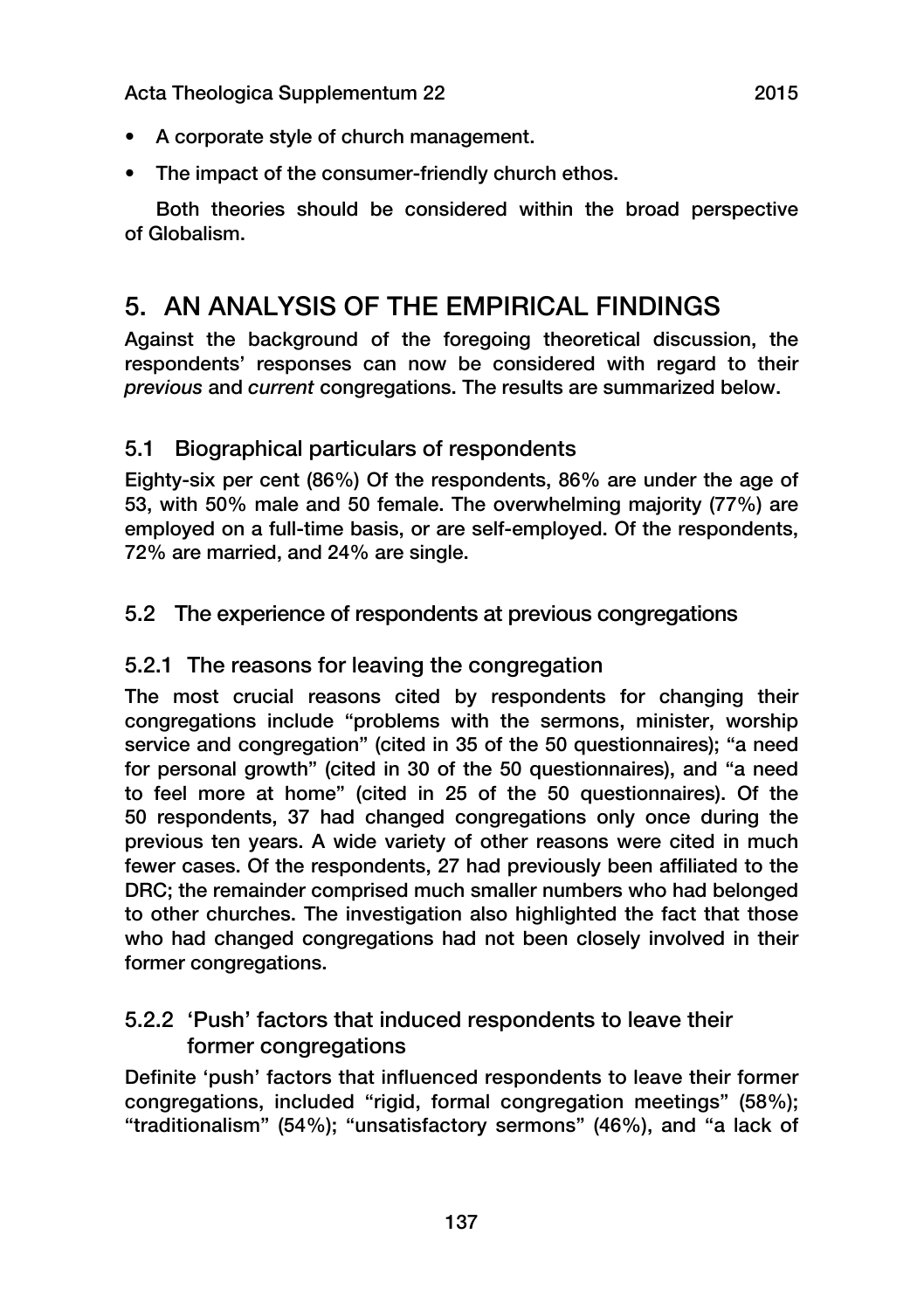love" (22%). In response to the question as to how often respondents had experienced any of the following in a *previous* congregation – God's presence; inspiration; boredom; awe; joy; frustration; spontaneity, and the fulfilment of their calling – the feedback provided by respondents was as follows:

- God's presence was usually experienced by members in 48%; seldom, in 40%, and always, in only 8% of cases.
- Inspiration was experienced always, in 2%; usually, in 36%, and seldom, in 58% of cases.
- Boredom was always experienced by 4%; usually, by 50%, and seldom, by 42% of the respondents.
- Awe was always experienced by 2%; usually, by 28%, and seldom, by 66% of the respondents.
- Joy was experienced always, by 2%; usually, by 46%, and seldom, by 48% of the respondents.
- Frustration was experienced always, by 6%; usually, by 40%, and seldom, by 50% of the respondents.
- Spontaneity was experienced always, by 4%; usually, by 16%, and seldom, by 74% of the respondents.
- Fulfilment of their calling was experienced always, by 4%; usually, by 18%, and seldom, by 72% of the respondents.

What is significant is the fact that 46% of the respondents answered 'No' to the question as to whether their *previous* congregation had engaged in any programme or action aimed at reaching out to non-members (missionary actions, worship services for persons who spoke other languages, and so on), while 30% were either uncertain, or did not know. This may be indicative of a lack of involvement on the part of the respondent, as a result of which s/he did not know about such actions; but it could also signify that such actions either did not exist, or did not enjoy priority.

### 5.3 Respondents' experience in their current congregations

5.3.1 Respondents' considerations before and during their migration It is significant that 94% of the respondents had first visited the 'new' congregation before joining it; 38% had first investigated the doctrine of the church; 62% had engaged in earnest prayer regarding the prospect of changing their congregation; 62% had held discussions with members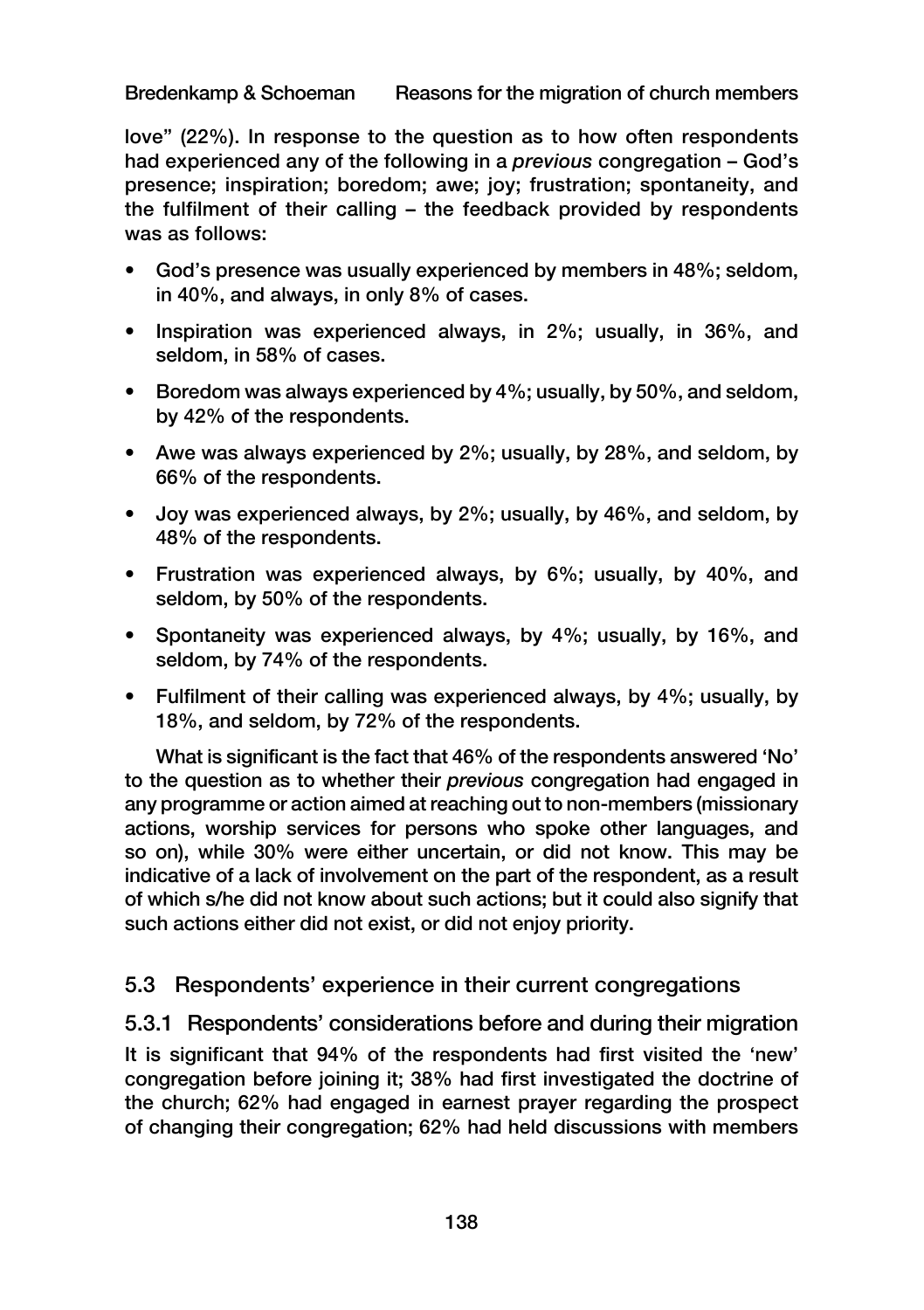of the congregation that they wished to join; 36% had discussed their intentions with the leader of the congregation that they wanted to join, and only 16% had also discussed the matter with the leader of their previous congregation.

It should be mentioned, at this point, that it was not determined what had happened to members who had not joined other congregations. Factors such as emigration, the death of members, as well as members who no longer belonged to any church, were thus not investigated. In fact, it is clear that those who had migrated to new congregations displayed a high degree of involvement in the spiritual activities of those congregations. It can thus be inferred that the congregation and congregational activities are important to them and, in many instances, highly important.

It is significant to note in this regard that 56% of the respondents indicated that the decision to migrate had been their own; 56% indicated that it had been predominantly their own decision, while 28% indicated that it had, to a large extent, been their own decision – thus, jointly, nearly 84% of the respondents had made their own decision in this regard. Their choices were, therefore, not influenced by the family, other relatives, leaders, or other members of the new congregation, but were made independently. Moreover, the following factors in the new congregation had made a strong impression on migrants: the role of music and singing (to a very great extent, in the case of 44%, and to a large extent, in the case of 26% – thus, considered jointly, applicable to 70% of the respondents); the role of the preaching of sermons (68% were very strongly affected, while 20% were strongly affected by this factor; thus, 88% considered jointly); hospitality, and the way in which the service was conducted.

Their experience of their new congregation must have been very positive for those who had migrated, given the high degree of involvement in, for example, small group activities (70%), as well as involvement in teaching, as a gift that they were able to bring to fruition in their new congregation (21 of the 50 respondents). In addition, the members of their new congregation were very compassionate. Thus, for example, 86% of the respondents indicated that, in times when they themselves had experienced need, they had received support. In addition, 100% of the respondents indicated that those in the congregation who were in need received support from members who reached out to them, although only 46% reached out, themselves, to those in need. Migrants are satisfied with their new congregation, to the extent that 98% of them would be prepared to invite a family member or friend to attend a church service. They provided a wide variety of reasons for their answers.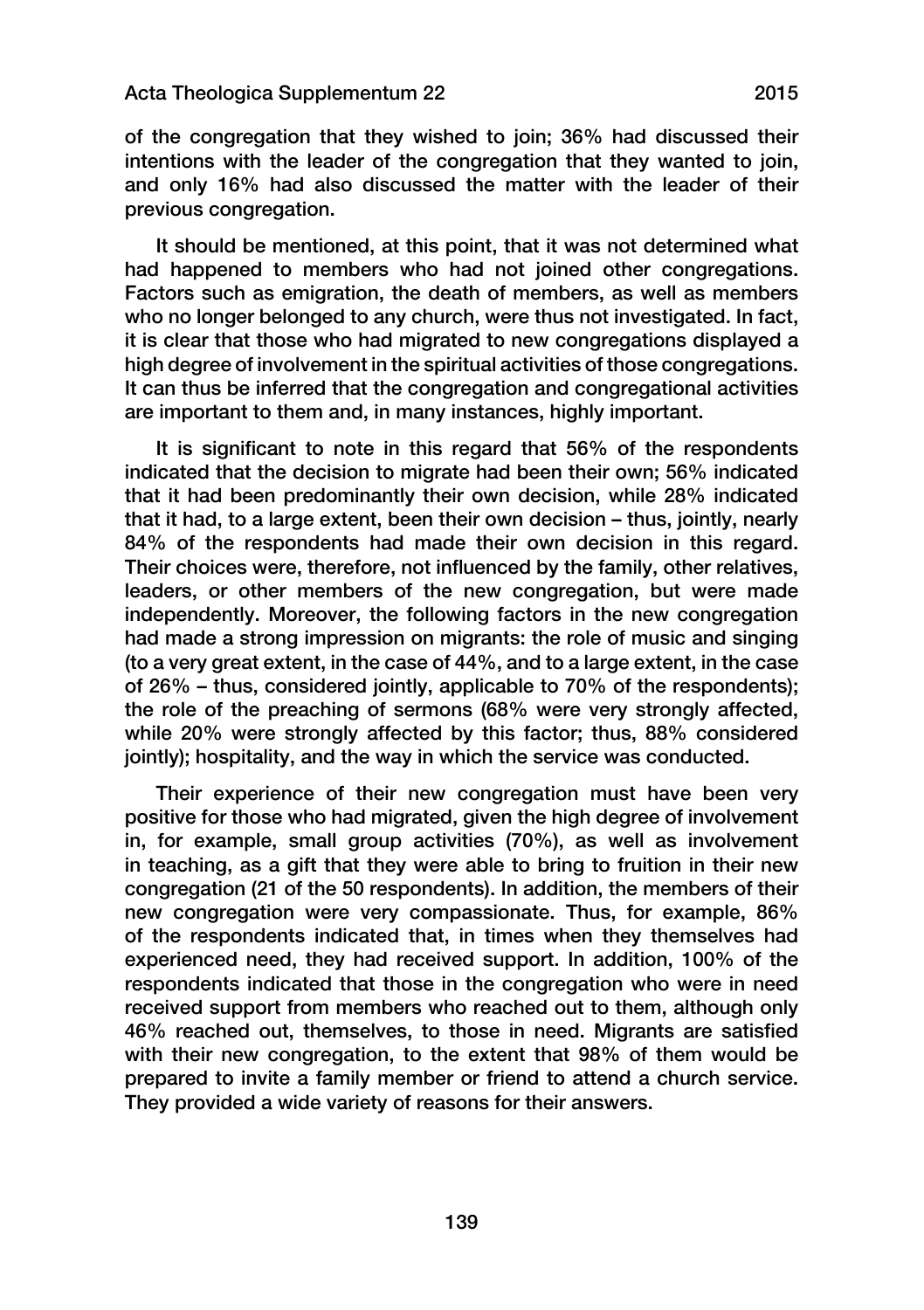The size of the buildings, the modern and luxurious nature thereof, facilities such as parking and comfortable chairs and social activities such as bazaars and musical festivals did not motivate migrants to join a congregation. Hospitality (to a very great extent, 36%; to a large extent, 38%; thus, jointly, 74%), as well as music (to a very great extent, 26%; to a large extent, 28%; thus, jointly, 54%) were, in fact, considered. Preaching that was in line with Scripture was definitely an important consideration for those who migrated (90%).<sup>7</sup> The administration of the Sacraments (66%), the authority of the Bible (98%), and the creed (54%) also featured among the factors deemed important. Missionary actions (78%) and evangelisation (78%) were likewise identified as important factors. Of the above, sermons that are in line with Scripture comprised the most important consideration for the majority of the respondents (43 out of 50); the authority of the Bible was the second most important consideration in terms of respondents' identification with their new congregation.

### 5.3.2 Prominent 'pull' factors that play a role in migration

The new congregation strongly motivated respondents to be dedicated to spiritual growth (90%); to support church activities aimed at spiritual growth (84%), and to attend church services (68%). In addition, 84% were of the opinion that the church services helped them a great deal in their everyday lives, while 88% opined that congregational activities helped them very much in terms of their everyday lives. A very strong argument for the changing of their congregation was the fact that respondents had experienced a need to move closer to God (96%). Some of the respondents (92%) read the Bible and engage in prayer and meditation on a daily basis; 50% hold daily or weekly home meetings, and 100% attend church services at least once a week, or more.

Of the respondents, 42% were of the opinion that the Bible is the Word of God, which should be interpreted literally word for word, while 20% were of the opinion that the Bible is the Word of God that should be understood in light of the historical context and church doctrine, and 36% were of the opinion that the Bible is the Word of God that should be understood in light of its historical and cultural context. Over 96% of the respondents agreed that their spiritual needs were satisfied in their new congregation. In addition, 80% of the respondents contribute financially to their new congregation.

<sup>7</sup> In this instance, to a very great extent and to a large extent are often grouped together. To a very great extent indicates the high intensity that a respondent associates with a response, while to a large extent indicates this to a lesser degree. To a fair extent may suggest a certain degree of doubt.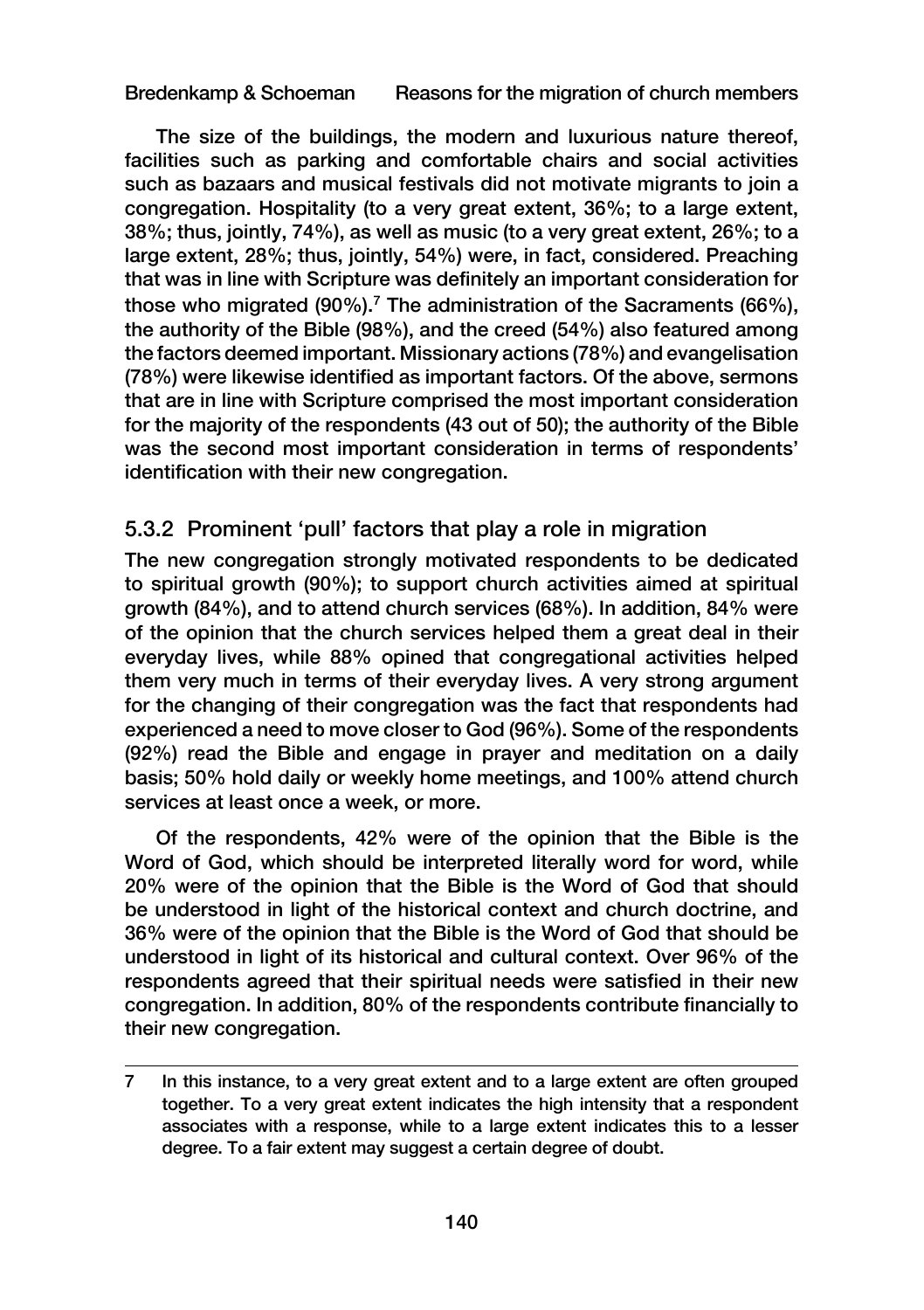During church services, the majority of the respondents experience God's presence (always, 50%; usually, 48%); inspiration (always, 47%; usually, 54%), and joy (always, 54%; usually, 42%). Respondents seldom experience frustration (84%) or boredom (90%). Of the respondents, 64% described the leadership style of the new congregation's spiritual leaders as "leadership that inspires people", and 82% of the respondents indicated that their congregation reaches out to non-members.

The most important factors cited by respondents as to why church members emigrate, are needs relating to ministry (30 out of 50 responses); not feeling at home in the congregation (20 out of 50 responses), and dissatisfaction with the congregation (22 out of 50 responses). In addition, the majority of the respondents were of the opinion that the most important task of the congregation is that of guiding members in following Christ (50%).

### 6. REASONS FOR MIGRATION: A FEW CONCLUSIONS<sup>8</sup>

The objective of the study was to identify those factors, inherent to congregational activities, that may furnish reasons for migration, including factors related to spiritual experience. The point of departure of this objective is the premise that the reasons for migration may reside in the nature and functioning of the congregations themselves.

### 6.1 Reasons for the migration of respondents

The respondents cited numerous decisive reasons as to why they had changed congregations. Arising from the 50 questionnaires, over 130 responses providing answers to this question were noted. However, the dominant reasons were: "The need for spiritual growth" (30 responses); "Problems with the church, minister, church services and congregation" (35 responses), and "The need to feel at home" (25 responses). This amounts to a joint total of 90 responses directly or indirectly pertaining to the nature and functioning of the previous congregation. These comprise reasons that are clearly regarded by the respondents as decisive ones. A wide variety of responses (40), however, also included factors that did not necessarily reflect the same sentiment, for example: "Need to be myself"; "Moved to a new residence"; "Got married", and "My husband was not happy in the previous

<sup>8</sup> The concepts of 'push factors' and 'pull factors' are not used in an absolutely exact sense in this instance. 'Push' factors would refer to those aspects ranging from less positive to definitely negative that are associated with a congregation, and which may represent reasons for migration. 'Pull' factors would represent the more positive aspects associated with a congregation, comprising reasons for migration to such a congregation.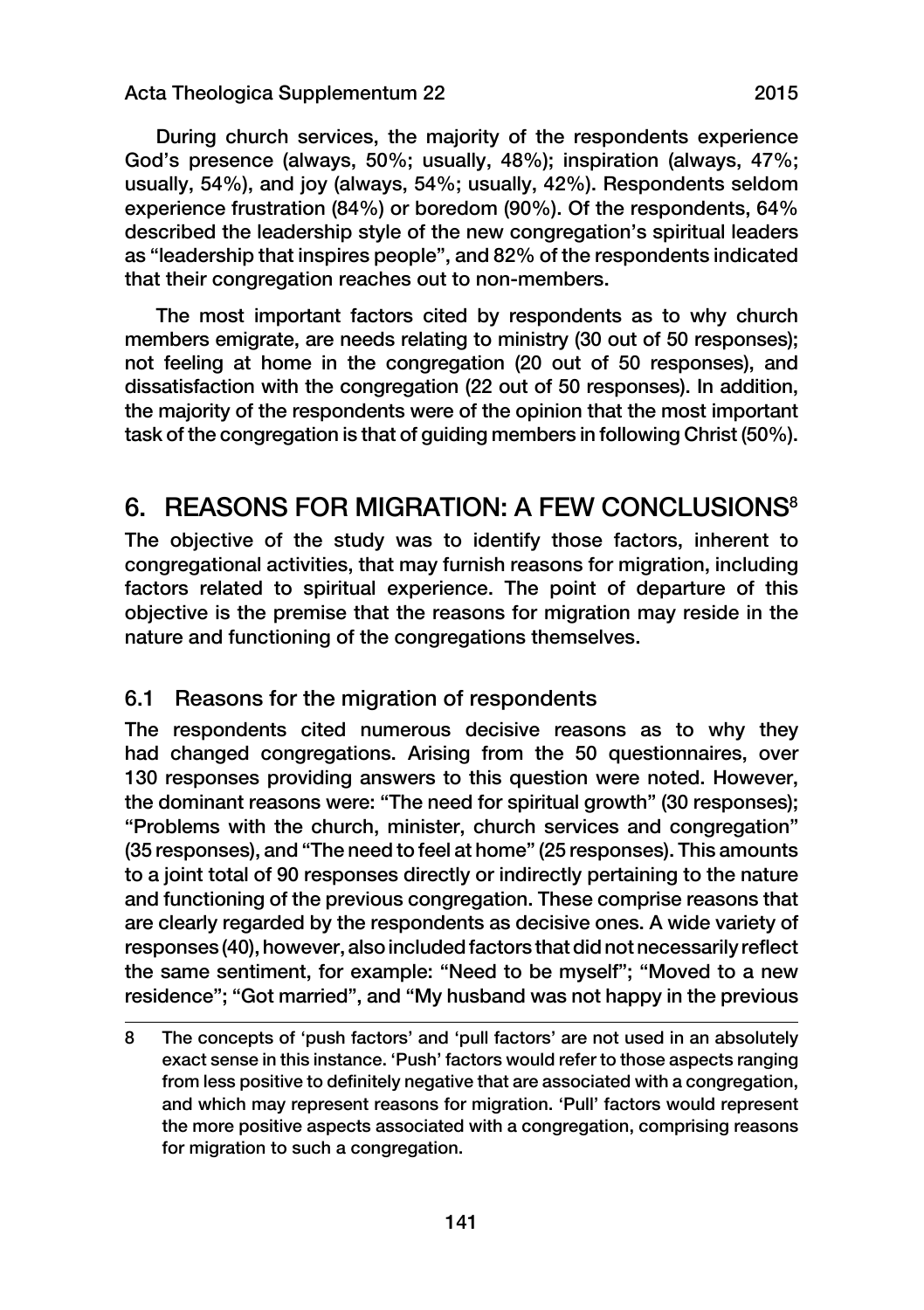congregation". In the answers to a control question, a high proportion of responses referred to the previous congregation as being "bound by traditionalism" (27 responses), or too "stiff and formal congregational gatherings" (29 responses), while the aspect of "unsatisfactory sermons" was mentioned 23 times. Thus, there was a fairly high correlation with similar reasons that had been cited in a previous question.

### 6.2 Experiences regarding church services and

### congregational involvement

Respondents' experience of church services was a factor associated with a high incidence of less positive experiences, for example: "seldom experience God's presence" (40%); "seldom experience inspiration" (58%); "usually experience boredom" (50%); "seldom experience awe" (66%); "seldom experience joy" (48%); "usually experience frustration" (40%); "seldom experience spontaneity" (74%), and "seldom experience fulfilment of calling" (72%). This correlates with the sense of not being at home and the problems with the minister, the church services and the congregation, as indicated in the answers to a previous question. However, the subjective nature of the listed experiences must be acknowledged.

A factor that further corroborates the assumption referred to above is the impact of the church services and the congregational activities of the *previous* congregation on the everyday lives of the respondents. On the basis hereof, it is clear that church services (46%) and congregational activities (38%) have a fairly low impact in this regard. Yet, although their impact was indicated as being fairly low, these aspects did, in fact, hold some value for respondents. What may be significant, in this instance, is the question regarding the lack of involvement. If the previous congregation furnished sufficient reasons for members to leave, why did such members tend to join another congregation? Why not simply leave the congregation and religion – "the church" – altogether, as occurs in some instances (cf. De Roest 2008:26-37; Migliore 2004:249-250; Burger 1999:1)?

On the basis of the argument thus far, it must be inferred that there are reasons inherent to the nature and functioning of the church that motivate people to migrate. In light of the contributions of De Roest, Heitink, Migliore and Burger, it must be assumed that, in many congregations, there are smaller or larger numbers of members who display hardly any, or a total lack of involvement. On the basis of the responses thus far, it is clear that, in spite of the reasons for dissatisfaction, for example not feeling "at home", or even problems experienced with "the sermons, minister and congregation", the migrants nevertheless acknowledged that both the church services and the congregational activities in the *previous*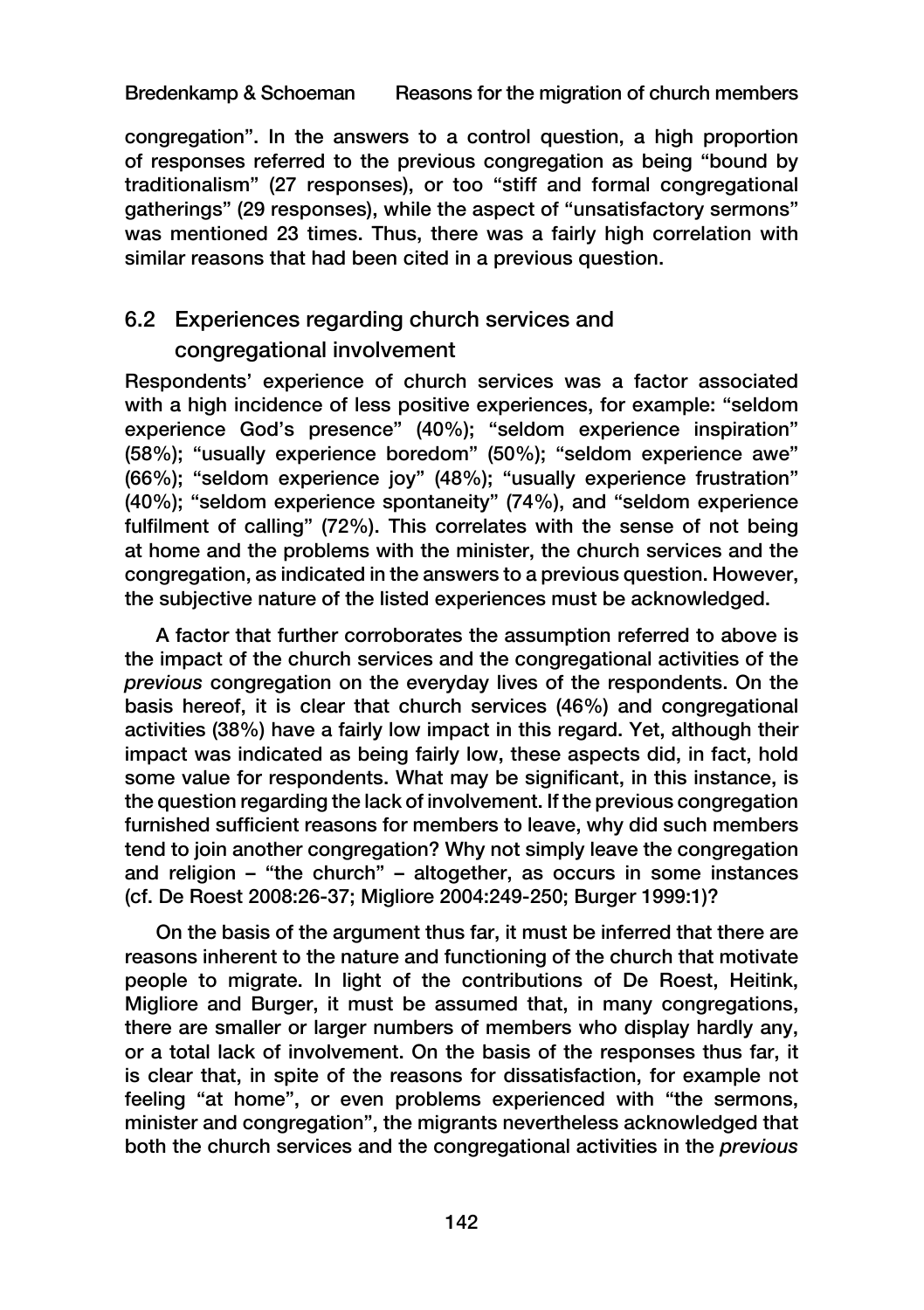congregation had benefited them in their everyday lives, *and* that they had migrated with a view to "spiritual growth" and in order to "feel more at home". This clearly shows that the congregation and all the aspects associated therewith are still important to the migrants. Their reasons for migration indicate a longing for a congregation in which they can "feel at home". An observation of De Roest is worth mentioning in this regard. He refers to the decline in people's identification with, and involvement in a single institution. Involvement with traditional organisations, in particular, is diminishing. De Roest points out that, in modern western societies, the days of close ties between individuals and a single institution appear to be numbered – for example, the bonds between an individual and a church, or a party, or an industry, or an association. Mobility and selectiveness have broadened their horizons, and the days of lifelong institutional commitment seem to be over (De Roest 2008:26, 27). In addition, nowadays people can simply withdraw, while continuing to fulfil their needs in other ways, *inter alia*, via technology.

The scenario portrayed by De Roest with regard to the church's situation in The Netherlands displays strong similarities to the situation regarding some congregations in South Africa. He goes on to observe that one of the common complaints is that, whereas church members are in search of God and of Jesus Christ, and need to find inspiration for their everyday lives, all that they find in reality is meetings. In no single association, organisation or institution does one encounter so many meetings as in the church! From a religious perspective, one could say that many church members are – as it were – on standby (De Roest 2008:34). With regard to the diverse motives for making a commitment to the church (or for not doing so), De Roest (2008:37) quotes Stoffels, who remarks that, without some form of subjective appropriation and experience of faith, the development of any strong ties to the church is unlikely. De Roest (2008:37) then elaborates on another variation of this theme by pointing out that secularisation within the church, where people cling to church attendance and church rituals without any fundamental experience of personal faith, will ultimately lead to the weakening of these ties and possibly to a permanent departure from the Christian faith. De Roest adds that, even in cases where a person who has departed in this way experiences a renewed religious longing, it is not an easy matter for him to return to the God to whom he has bidden farewell.

The majority of the respondents (54%) had migrated from a Dutch Reformed congregation. Although there is an explanation for this, it still remains a phenomenon of which cognisance should be taken. It is equally significant that the majority of the respondents (74%) had only changed congregations once.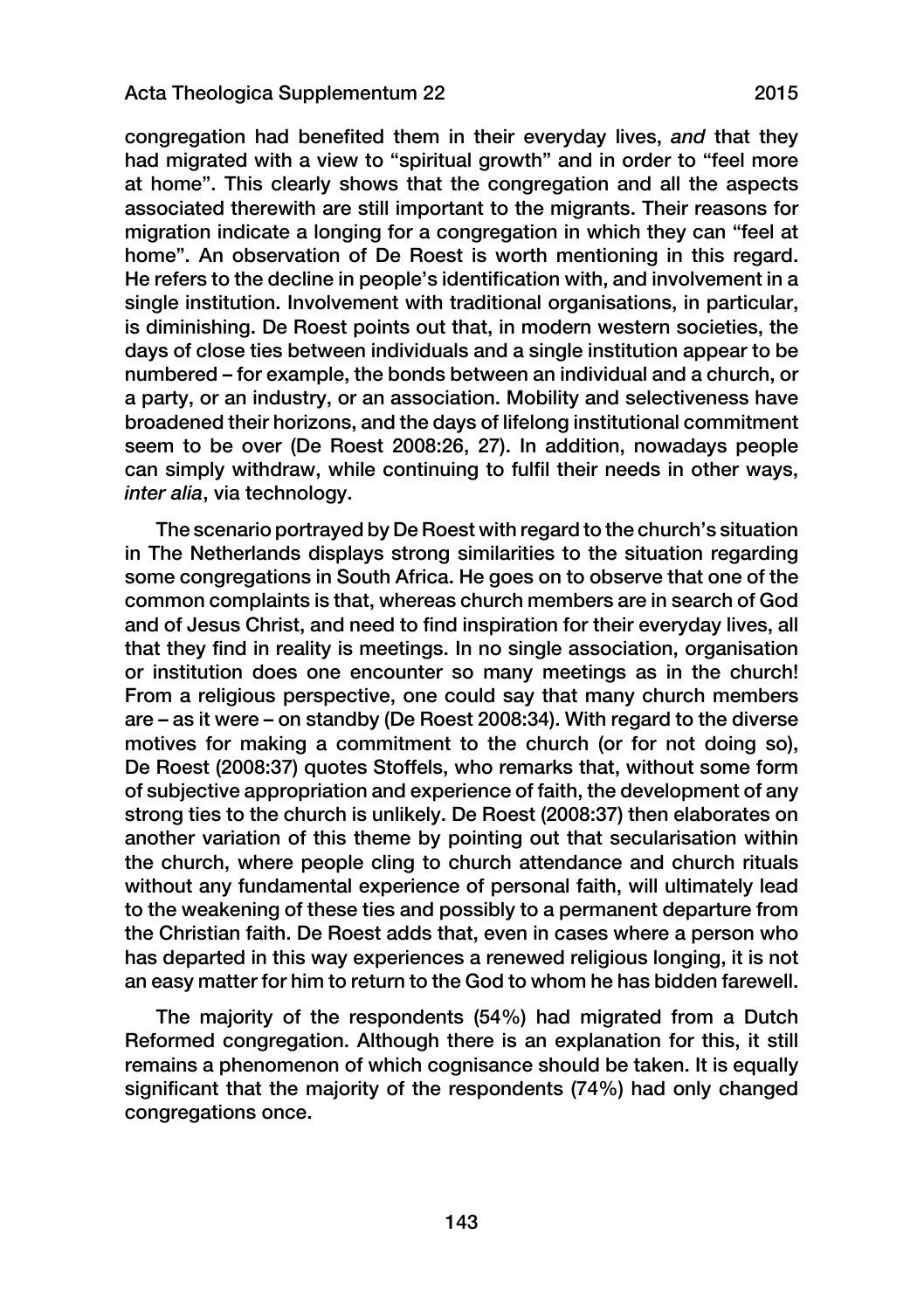### 6.3 The nature and functioning of congregations as an influence on migration

The provisional assumption that the reasons for migration probably lie in factors that are inherent to the nature and functioning of congregational activities, seems to be true – at least in tentative terms, and at least in respect of those factors that motivated respondents to move from their *previous* congregation, *i.e.*, the 'push' factors. Yet why is it that – despite "problems" ('push' factors), dissatisfaction with previous congregations and the shrinking of congregations for reasons other than the demise of members, the declining birth rate, and emigration to other countries – many Christian congregations still continue to grow? What are the drawing forces – the 'pull' factors – that cause members to migrate to 'another' congregation in spite of, for example, De Roest's projections regarding the nature of congregations or faith communities of the future, in terms of his models of the "fishing net", the "inn" and the "temple"?

### 6.3.1Consideration of the prospect of migration

Before joining their current congregation, the majority of the respondents had visited it and considered it a prospective congregation (47); had engaged in earnest prayer (31); had held discussions with members of the current congregation (31); had first investigated the "church doctrine" (19), and had held discussions with leaders of the congregation that they wished to join (*i.e.*, their *current* congregation) (18). Only eight respondents had held discussions with the leaders of their *previous* congregation. Of the respondents, 56% indicated that they were not influenced in their decision to join the new congregation, but that this had been their own decision. In addition, it is clear that music and singing, the preaching, the hospitality, the way in which the church services were conducted and the spiritual focus were all of great significance to the respondents in their *current* congregation.

### 6.3.2 Involvement in congregational activities

With regard to communication as a basis of support, it was interesting to note that 40 responses indicated that involvement in activities provided the best basis of support. Of the respondents, 72% are involved in smallgroup activities. This corroborates De Roest's assumption regarding the importance of the corporate social context. Heitink, too, echoes a similar sentiment in his exposition of the third function of the church as a community in the formation of a faith community. He calls this function "congregation", which entails the assembled community as the basis of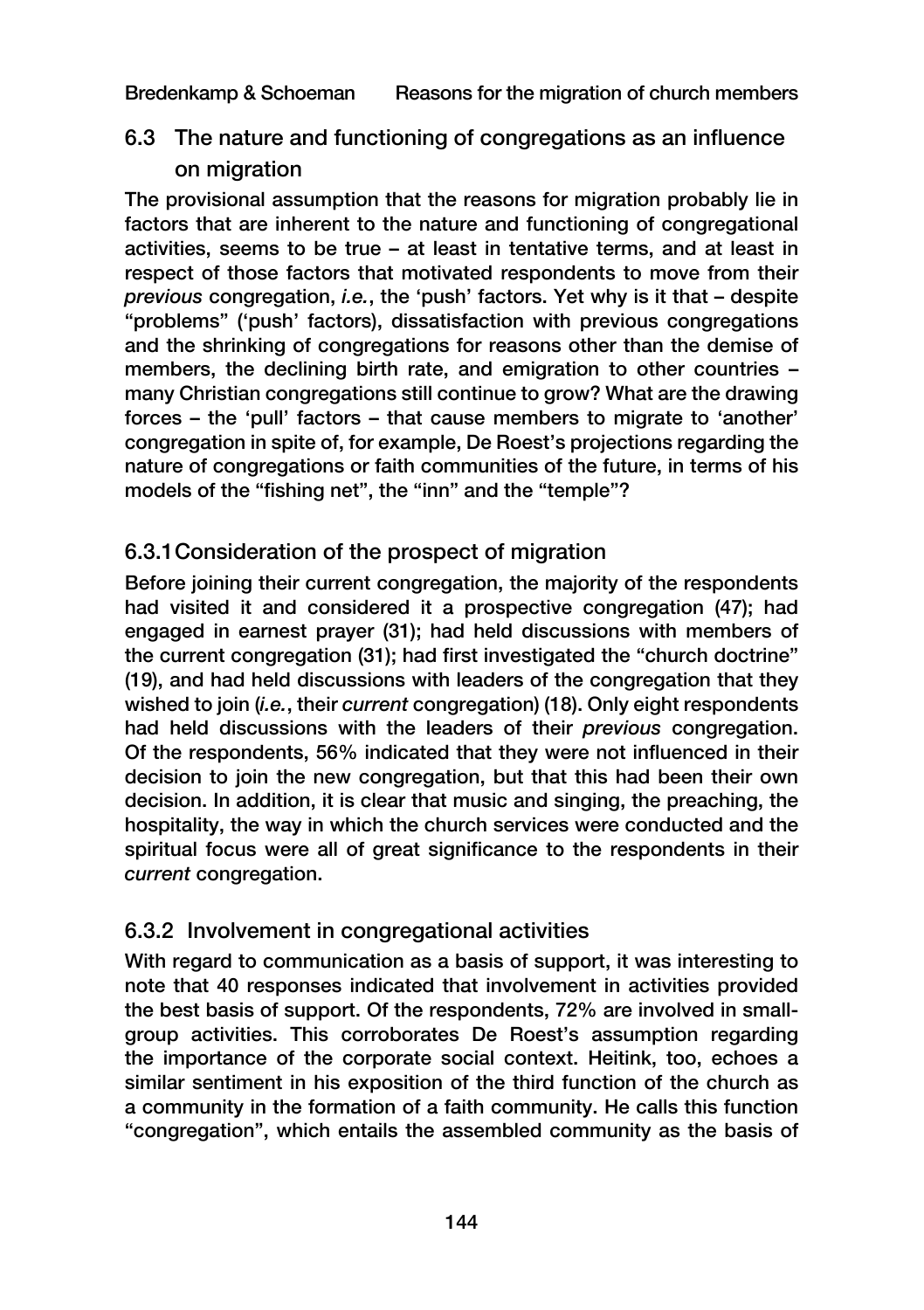church actions. Burger puts a similar argument forward in his discussion of who and what a community is, and of the identity of a congregation. In order to indicate which 'pull' factors become reasons for migration, we must accept that the new (*current*) congregation has an appeal value that did not exist in the *previous* congregation.

### 6.3.3 Activities in a congregation co-determine the identity of that congregation

What determines the identity, the appeal value, and the drawing forces of the *current* congregation? According to the responses, the gifts that members can bring to fruition are among these drawing forces. Thus, 21 respondents indicated that they were involved in teaching; 12 that they spoke in tongues, and a further 12 that they were involved in the spreading of the Word. The correlation between questions relating to the gifts is striking. Teaching, speaking in tongues, and the spreading of the Gospel featured to a high degree. All (100%) of the respondents indicated that their *current* congregation reaches out to those in need – another aspect that serves as an identity factor. Of the respondents, 86% indicated that they themselves had experienced support from the congregation in times of need, but only 46% were themselves involved in reaching out to those in need.

The respondents experience the identity of the *current* congregation in a positive way, so much so that 98% are prepared to invite a family member or friend to a worship service. The considerations that are deemed important by respondents in their identification with a congregation, are probably related to the core of the experience of faith in a congregational context, and can, therefore, be regarded as being co-determinative for the identity of the congregation – and thus, as potential 'pull' factors. The reasons for migration would thus be very strongly influenced by these considerations. For respondents, the acceptance of the authority of the Bible (98%), preaching that is in line with Scripture (90%), the administration of the sacraments (86%), missionary and outreach actions (94%), evangelisation actions (92%), and the relief of poverty (78%) are important. On the basis of the foregoing, the three most important considerations were identified, namely preaching that is in line with Scripture, the authority of the Bible, and evangelisation.

The *current* congregation had a strong motivating influence on the respondents in respect of attendance of church services (98%); commitment to congregational activities with a view to spiritual growth (92%), and personal spiritual growth (96%). Burger's two observations warrant mention at this point. The relationship between Christ and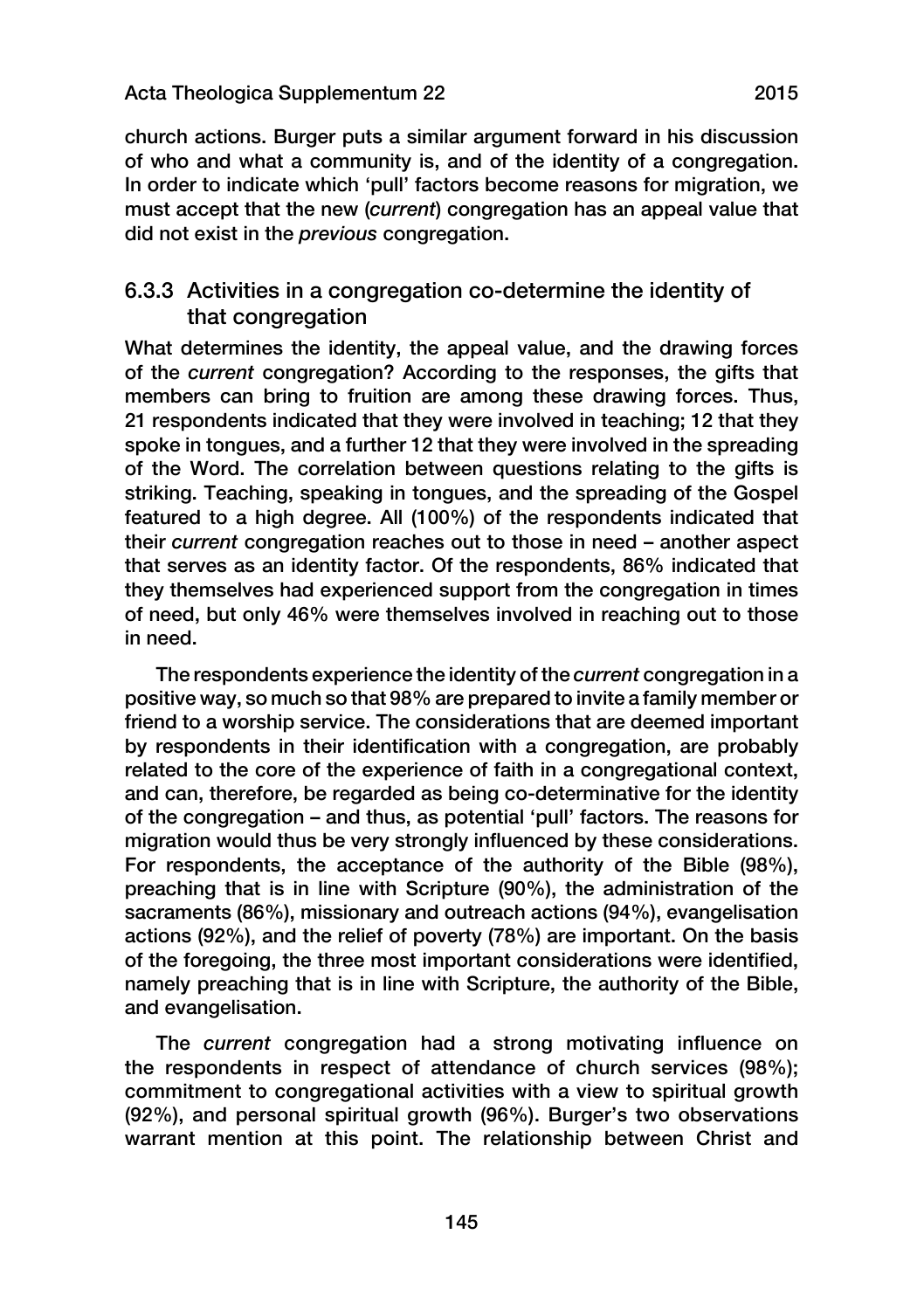His congregation is a unique relationship that overshadows all others. Moreover, it is an exclusive relationship: if we say "Yes" to God, this also comprises a "No" to all other relationships that would demand a monopoly of our hearts (Burger 1999:56). The Lord has the right to this exclusive relationship between ourselves and Him, because He has saved us (Burger 1999:57). He loves His people and wants them to love Him (Burger 1999:58). In addition, the congregation proves their love by their obedience in doing His will; love that finds expression in actions (Burger 1999:60). Of fundamental importance is the assumption that the congregation should be regarded, in its totality, as a primary instrument that the Spirit wishes to use in His work on the communication of the gospel (Burger 1999:107). Burger (1999:108) points out that the credibility of the ministry and witness of the congregation are related to the integrated and consistent witnessing of the congregation, which means that what the community *is*, what it *says* (or confesses), what it *does*, and what it *prays* should all be congruent (*Koinonia* = is; *Kerugm*a = says; *Diakonia* = do; *Leitourgia* = pray). Burger (1999:108) does not underemphasise the role of individuals or of the regional or ecumenical church. As a matter of fact, he makes it abundantly clear that the work and witness of the members of the church and congregation are more important than had been supposed. The ministry belongs to the congregation, in other words, the ordinary members of the congregation. He points out that the model provided in Ephesians 4 of the congregation's office as the equipper of the congregation in its work of service, is the correct one. He points out that it is necessary to move away from a narrow understanding of the ministry as a mere administration of the offices of the church to the congregation, towards a broader interpretation of that commission as a ministry of (and by) the congregation to the world – in which the offices of the church play a guiding, equipping and empowering role (Burger 1999:109).

The foregoing emphasises the core and essence of the Christian congregation. If there is a high consensus regarding the priority thereof in a congregation, this should be regarded as a decisive reason for migration (a drawing force or 'pull' factor).

### 6.3.4 Faith, congregational activities and involvement

The questions regarding the degree to which the church services and congregational activities of the current congregation assist the respondents in their daily lives, repeatedly displayed a high response rate in the "To a large extent" category. This, in fact, serves as an endorsement of Burger's standpoint, as set out earlier. If the congregation does not accept co-responsibility for the empowerment and equipping of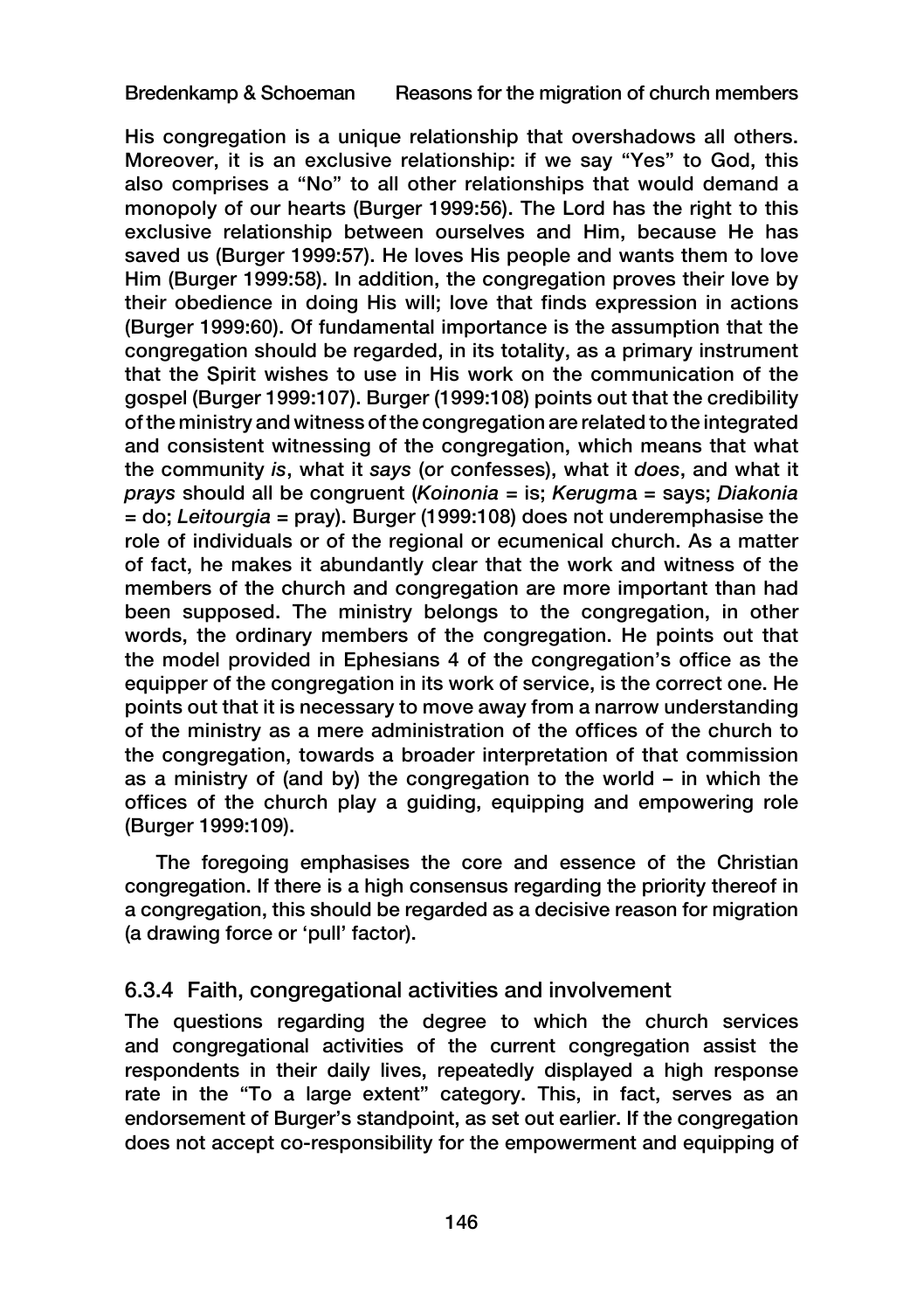congregation members for their daily lives, then it has failed in its task as a congregation. Where such responsibility is, in fact, accepted and honoured, this comprises a reason (drawing force) for migration. Stoffels's standpoint, quoted by De Roest (2008:37), warrants mention at this point. Stoffels asserts that, without some form of subjective appropriation and experience of faith, the development of a strong bond with the church is unlikely.

De Roest (2008:39) also points out that the stability and durability of Christian convictions and motivations requires a collective social context – a corporate body of Christians.

According to sociologists, a faith that is functional and satisfying cannot be successful outside of the church. Religious experiences will not take root if they are not supported by a community of co-believers.

According to De Roest, taking hold of, and experiencing the faith is thus a prerequisite for a strong bond with the congregation. The respondents experience this personal faith by means of a spiritual relationship with other members of the congregation, thereby forming a bond with the congregation. From this, it is clear that respondents identify with the statement that they changed to another congregation with a view to becoming closer to God and entering into a deeper spiritual relationship with fellow believers. Their experience of faith is also reflected by the fact that they regularly engage in personal prayer and Bible study, participate in home prayer meetings on a fairly regular basis, attend services regularly and base their views on Scripture on the acceptance of the authority of the Bible. This is further underscored by the response to the question regarding religious conviction and the moment of dedication and conversion: 98% of the respondents indicated that they had, in fact, had such an experience. Spiritual growth on a personal level is thus mediated by the congregation (by means of, *inter alia*, church services); it is practised by the individual (through times of personal prayer, *inter alia*), and it is embodied in the community of the faithful and in congregational activities. Collectively, this becomes the "spiritual home" of the congregation member. Where such a situation prevails, a magnetism – a drawing force (pull factor) – arises as a decisive reason for migration.

The above assumption is strengthened by the responses to the question, "Do you agree or disagree: 'My spiritual needs are satisfied by my *new* congregation'?" Jointly, the options "Definitely agree" (65%) and "Agree" (30%) registered a positive response of 95%. This outcome confirms the argument put forward in the previous paragraph. The responses confirm the migrants' involvement in their *current* congregation, and indicate a high degree of informedness and shared experience. Their "being at home" is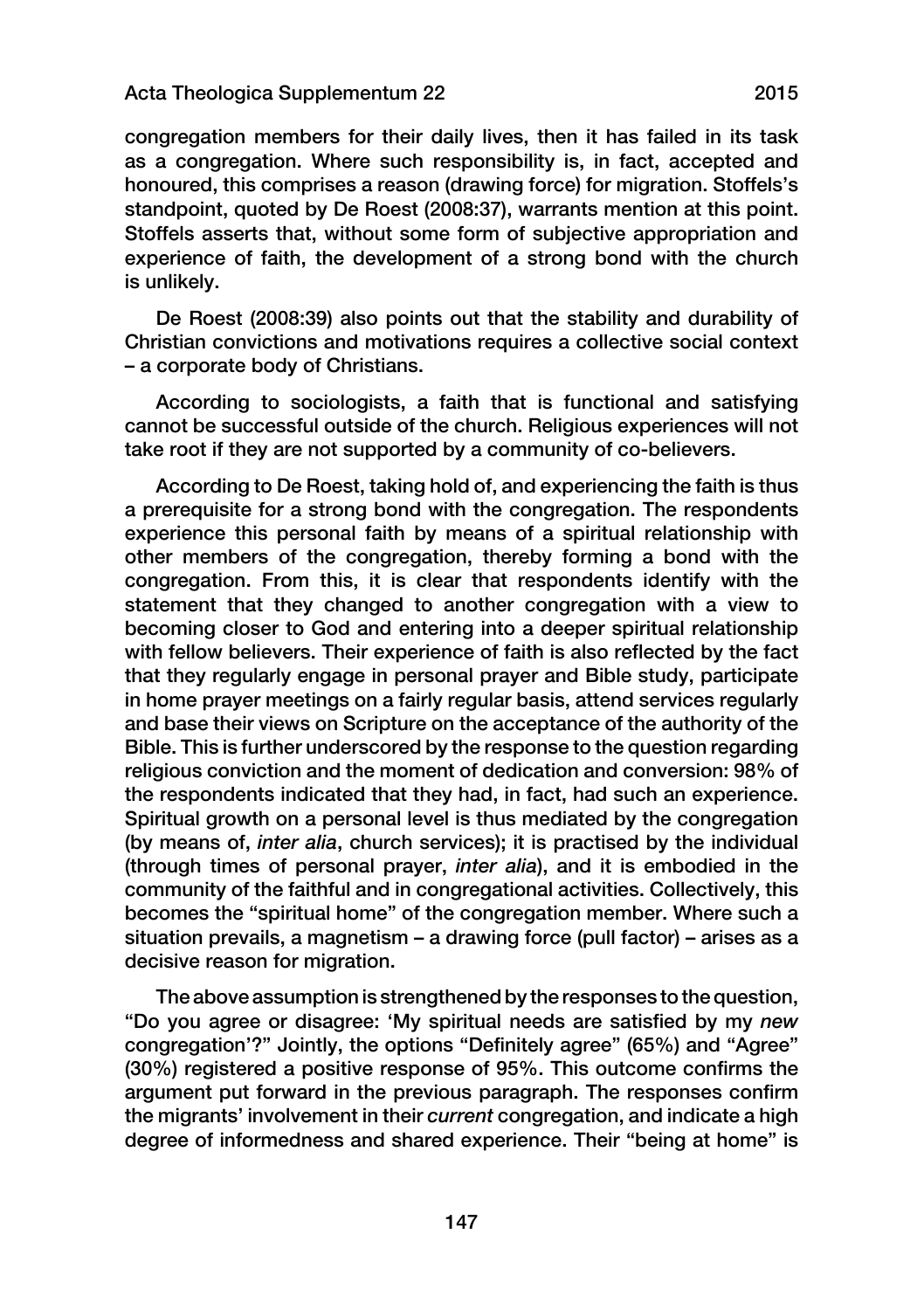not a passive Sunday experience, but has (probably), to a large extent, become a way of life.

From the above, it is clear that the reasons for migration can, in fact, be identified, namely not feeling at home in the congregation; the need for spiritual growth, and traditionalism (stiffness and formality), and that the repelling and drawing forces (push and pull factors) can, to a large extent, be determined. The push factors are those mentioned earlier, while the pull factors pertain to the question of who and what the current congregation is, as embodied in the identity, the personal experience of faith, the congregational mediation and empowerment, as well as the congregational activities, as directed by the mission and goal of the congregation.

Given this scenario, the question arises as to why congregations have historically shrunk and even disappeared, and why some congregations have stagnated. The answer can at least partly be traced in the following terms: De Roest points out the decline in the former tendency towards involvement and identification with a single institution and, along with this, the loss of a lifelong institutional "commitment" (De Roest 2008:26), as well as the loss or absence of a personally experienced faith (De Roest 2008:37). Migliore (2004:250) identifies four core problems that people have with the church, namely individualism, privatisation, the church as a bureaucratic organisation, and the tension between the expressed beliefs of the church and its actual practices.

The effects of secularisation and the Enlightenment, and their consequences at various levels, have been pointed out earlier. The impact of man's so-called "autonomy" on faith and on the church has been dramatic. The effects of "inculturation" pose a challenge that is applicable to every congregation everywhere. The question posed earlier on once again comes to the fore at this point: Do the factors of individualism, secularisation, materialism and postmodernist tendencies influence migration between congregations? If so, how?

Heitink's premise is significant, since the phenomenon of migration – and particularly the fact that the recruitment capacity of congregations (in order to give effect to the Christianisation process) has, in many instances, merely degenerated into a process of recruiting people from other congregations – gives rise to the question of whether the occurrence of migration is not perhaps a wake-up call to both the previous and current congregations of migrants, as typified by the respondents; a clarion call to determine the impact of culture (both congregational and societal) on the nature and functioning of congregations, and also to determine whether adaptation has occurred, and whether "inculturation" is receiving the attention that it warrants.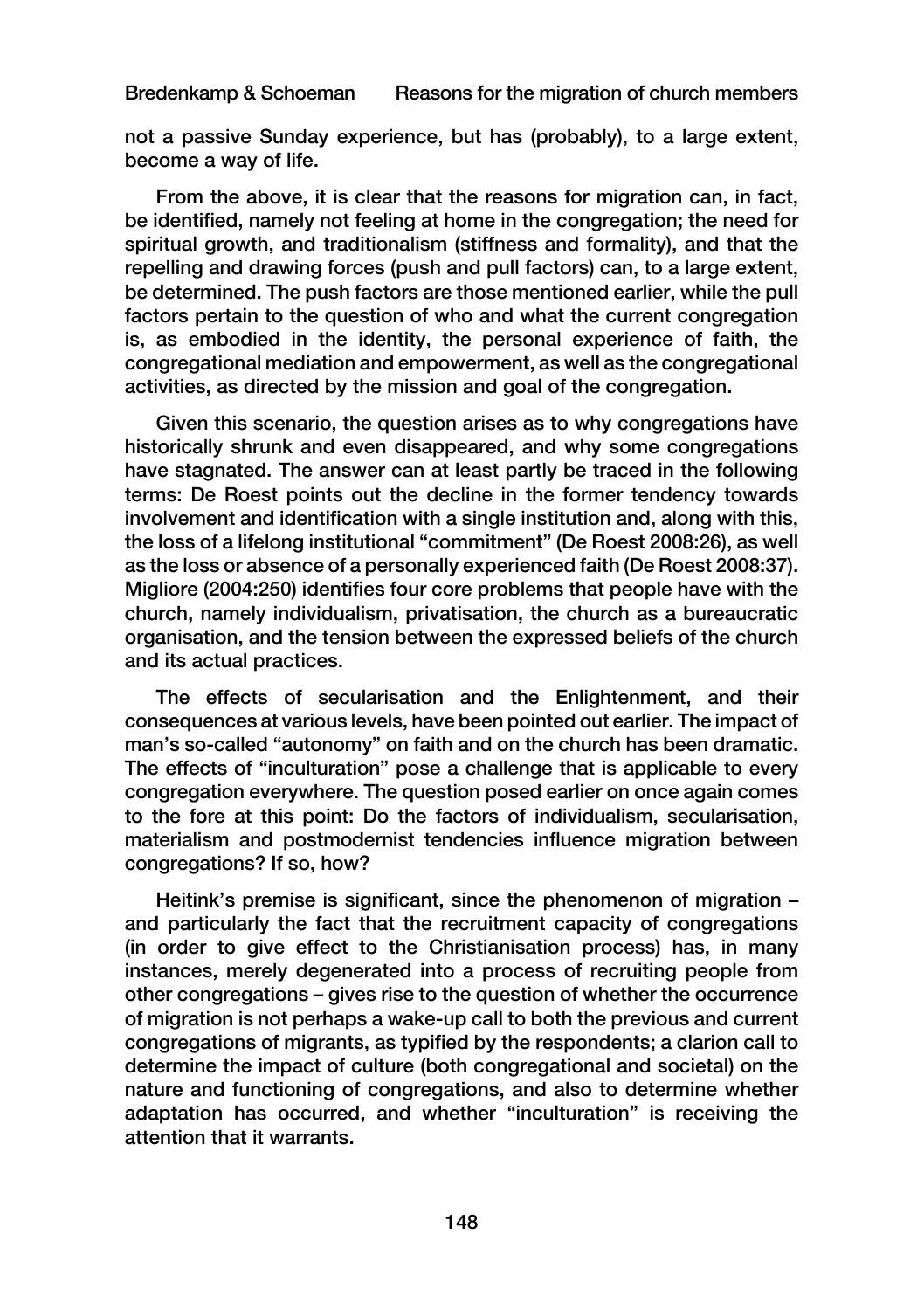#### Acta Theologica Supplementum 22 2015

On the basis of the theories of McDonaldisation and Consumerism, as well as of the relevance of both theories, it can be inferred that both phenomena are fundamental, not only to globalism, but also to postmodernism in the broadest sense thereof. In addition, the impact and relevance thereof for the congregation, for the member and for Practical Theology can be spelled out on the basis of Erre's work on McDonaldisation. Erre indicates that research has already demonstrated the influence of McDonaldisation on the congregation, including, *inter alia*, the influence of the principles of efficiency, calculability and predictability. Conradie analysed the influence of consumerism, as expounded by Baudrilland and Ritzer, in terms of its impact on the church and congregation. What is, in fact, important, *is to indicate that McDonaldisation and Consumerism are fundamental to all facets of the spirit of the time – postmodernism – including individualism, the autonomous, independent human being, secularisation, and neo-materialism.*

The impact of McDonaldisation on congregational life, along with the relevance of this factor for congregations, has already been pointed out. Its relevance to migration is equally important. Respondents indicated that they had held discussions with the spiritual leaders before joining their current congregations (36%), as well as with members of the congregation (62%). This raises the issue of control – a principle of McDonaldisation. In this regard, Erre (2009:36) has the following to say:

Very often our version of following Jesus gets held up as the only way to do it, and those who do differently are rarely welcomed. Power and control undergird a lot of the ways we as pastors lead our churches.

Critics may be of the opinion that the percentage of respondents who held discussions with spiritual leaders is too insignificant to draw this conclusion. However, the responses that typify the leadership style of the spiritual leaders indicated that the leaders display a kind of leadership that inspires people to act (64%); in other words, strong leadership. These leaders are thus able to influence people. Similarly, all the other principles of McDonaldisation can be highlighted, and their relevance for migration clarified. The same applies to Consumerism, as analysed by Conradie.

To the same degree that the Consumer culture is impacting on religion, namely in terms of the commodification of religion; the commercialisation of the church; variation in congregational activities; the Gospel in the media, and the fact that people's concept of the church and of faith is influenced by the consumer culture, the above arguments also apply to migration. Religion is being restricted to the private living context of the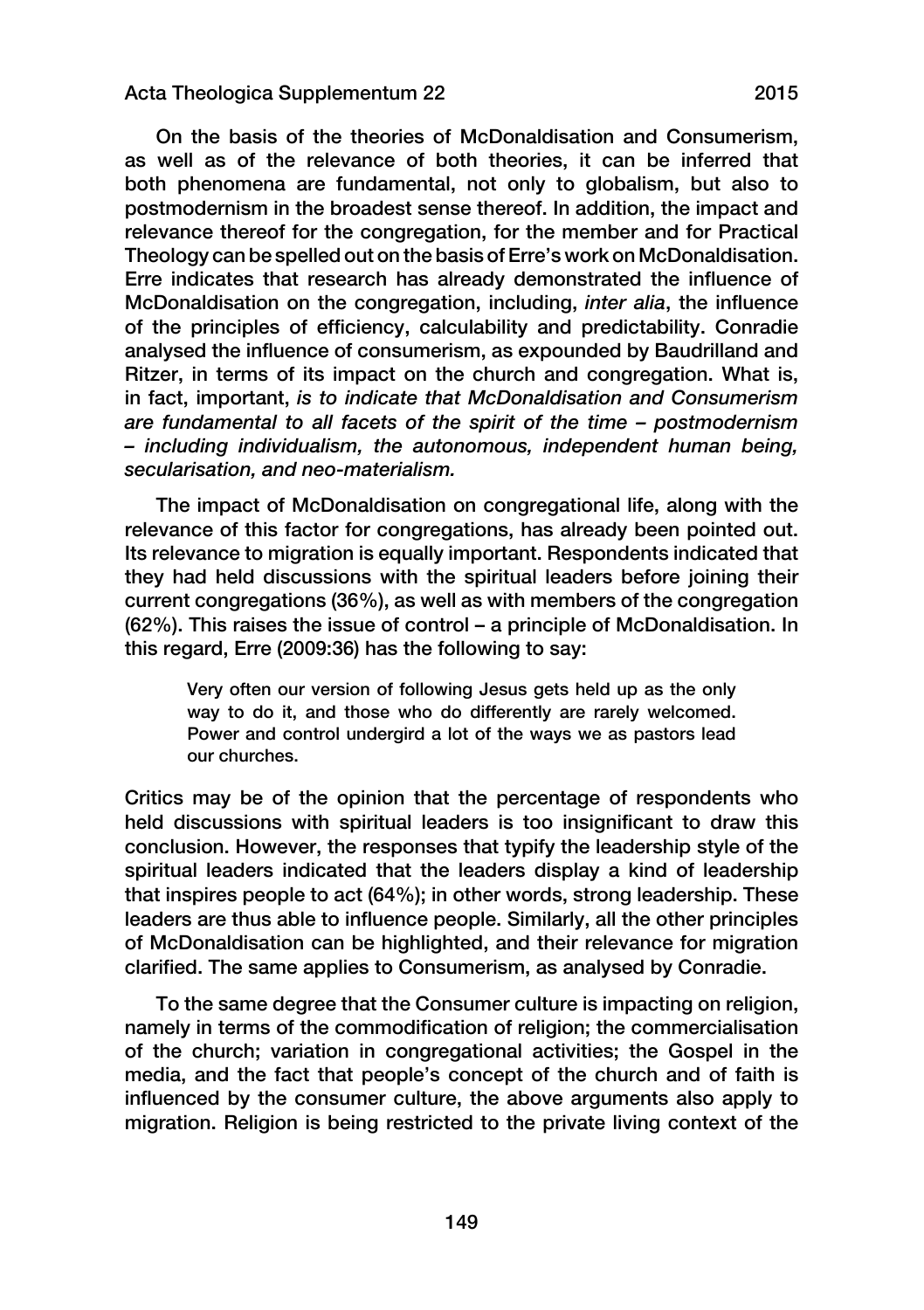individual, and decisions relating to congregational migration have become the decisions of the autonomous, independent individual.<sup>9</sup>

In this regard, it should be borne in mind that migration does not only occur *out of* congregations, but also *into* congregations, and that push and pull factors are valid in both instances, to a greater or lesser extent. What can thus be inferred is that all congregations should probably take account of the spirit of the time, and of paradigm shifts. In terms of their mission, all congregations will thus probably also need to take cognisance of adaptation ("inculturation").

The question can now be asked as to whether migration is the result of the nature and functioning of congregations themselves. The answer is not as simple as the responses initially seemed to indicate, in the sense that two tendencies can be identified: push factors that activate the tendency to move out of the previous congregation, for example, poor preaching, and a drawing or 'pulling' tendency representing those factors that attract people, for example, "feeling at home" – *i.e.*, pull factors. On the basis of the questionnaires and the interviews, it is clear that, first – although only one single reason is cited – a multiplicity of factors often simultaneously play a role and, secondly, that many of these factors are peculiar to the individual respondents themselves, and have little to do with the congregation. This is reflected, in particular, by the question pertaining to the "lack of love", which registered the fourth highest number of responses, namely 11. If the congregation functions on this basis, it belies the most basic principle of the Gospel, namely the commandment to "love your neighbour as yourself". Should this, in fact, be the case, the question should be asked: To what degree does this not perhaps represent an extremely subjective observation? However, the fact remains that this was the observation of the respondents, and that it was registered as such. Lastly, as noted earlier, the spirit of the time (postmodernism) also plays a role, and will probably play a still greater role in the future in the South African context.

In light of overwhelming evidence gleaned from the questionnaires and the interviews, it can be stated that the reasons for migration can, in fact, mainly be traced in the nature and functioning of the congregation, and that clear tendencies can be identified in terms of push and pull factors. It is obvious that this phenomenon holds implications for both the institutionalised church and the community of believers (as also confirmed in the findings made by *Church Mirror*).

<sup>9</sup> Cf. the question: "Who influenced you in respect of the choice of a new congregation?" and the answer: "My own decision" (56%) – the highest percentage of all the responses.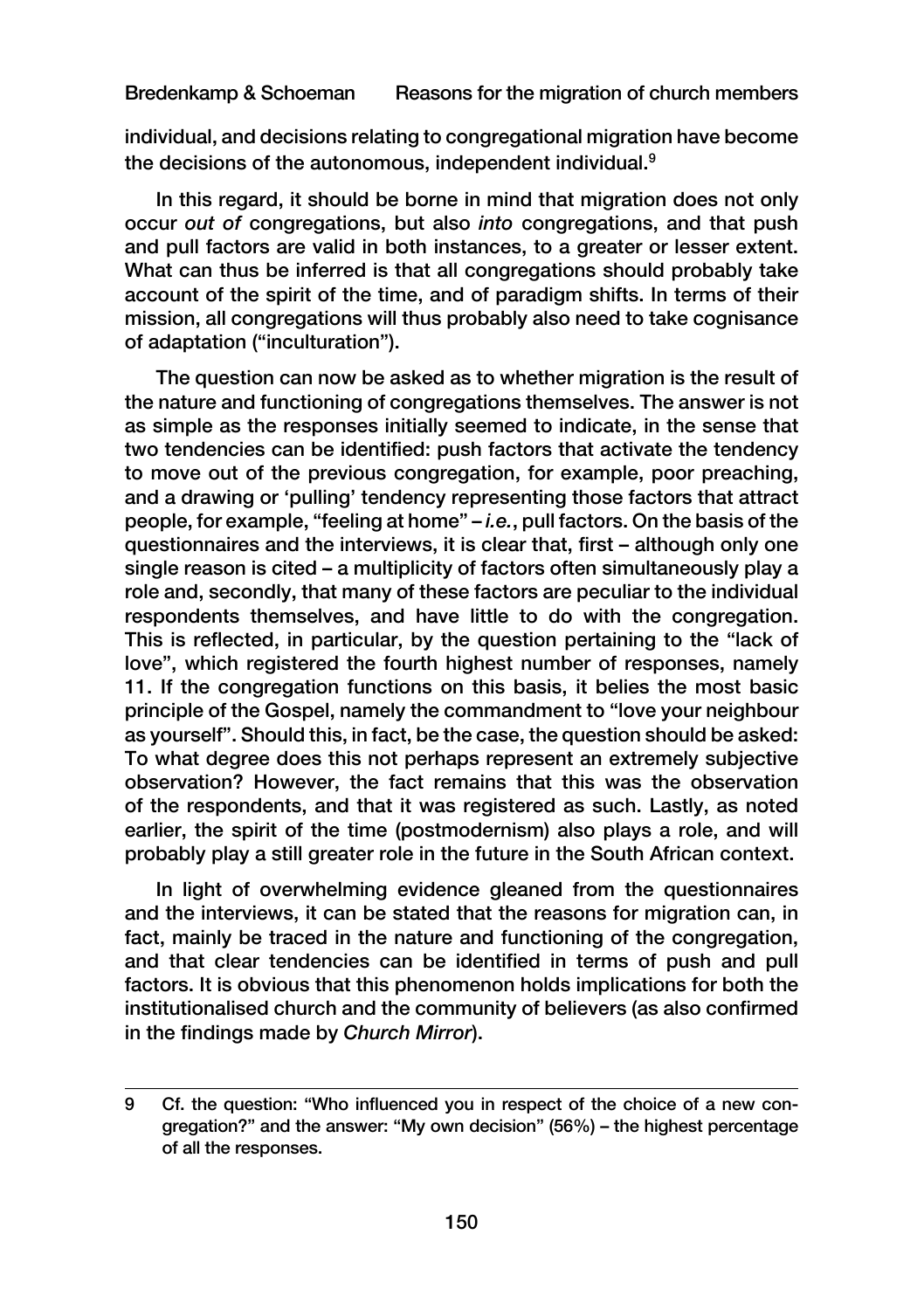### BIBLIOGRAPHY

Babbie, E. & Mouton, J.

2005. *The practice of social research*. 4<sup>th</sup> ed. Oxford: Oxford University Press.

#### BAUDRILLARD, J.

1998. *The consumer society, myths and structures*. London: Sage Publications.

#### Burger, C.

1999. *Gemeentes in die kragveld van die Gees*. Stellenbosch: Buvton.

#### Conradie, E.

2009. *Uitverkoop? In Gesprek oor die verbruikerskultuur*. Wellington: Lux Verbi.

#### De Roest, H.

2008. *En de wind steekt op: Kleine ecclesiologie van de hoop*. Zoetemeer: Meinema.

#### Erre, M.

2009. *Death by church*. Eugene, OR: Harvest House Publishers.

#### GLOCK, C.Y. & BELLAH, R.N. (EDS)

1967. *The new religious consciousness*. Berkeley, CA: University of California Press.

#### Glock, C.Y., Ringer, B.B. & Babbie, E.

1967. *To comfort and to challenge.* Los Angeles, CA: University of California Press.

#### Hanekom, B.

2014. Ontevrede lidmate is nie 'n probleem nie. *Rapport*, 19 Januarie, p. 3.

#### HEITINK, G.

1993. *Praktische theologie, geskiedenis, theorie, handelingsvelden*. Kampen: Kok.

2007. *Een kerk met karakter: Tijd voor herorientatie*. Kampen: Kok.

#### Henning, E.

2011. *Finding your way in qualitative research*. Pretoria: Van Schaik Publishers.

#### HILL, M.

1973. *A sociology of religion*. London: Heinemann.

#### Hunt, S.J.

2003. *Alternative religions: A sociological introduction*. Hampshire: Ashgate Publishing Company.

#### *KERKSPIEËL*

2010. Unpublished report to the General synod of the DRC.

#### Migliore, D.L.

2004. *Faith seeking understanding: An introduction to Christian theology*. 2nd ed. Michigan: William B. Eerdmans Publishing Company.